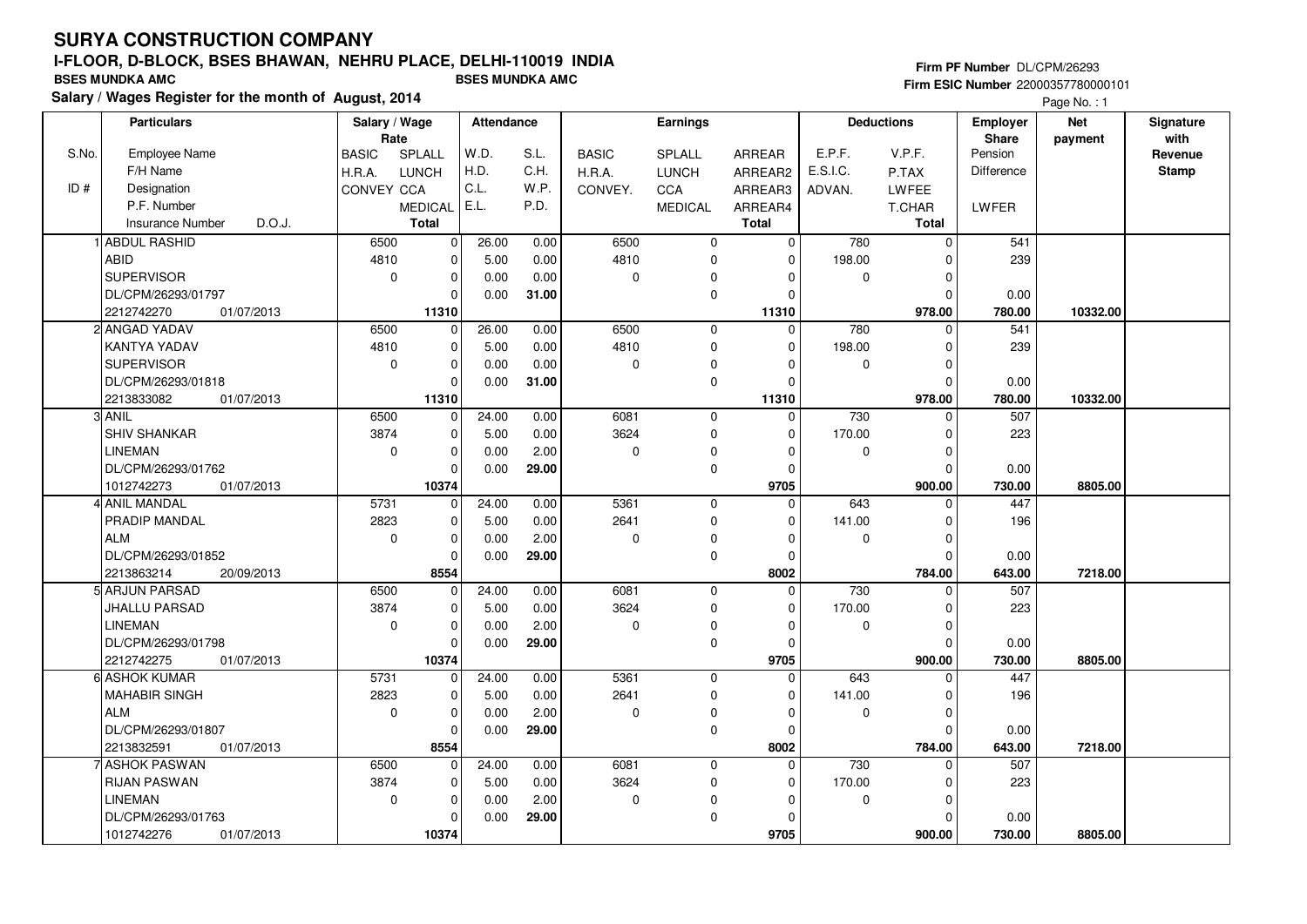#### **Firm PF Number** DL/CPM/26293 **Firm ESIC Number** 22000357780000101

|       | <b>Particulars</b>                | Salary / Wage        |                | <b>Attendance</b> |       |              | <b>Earnings</b> |               |             | <b>Deductions</b> | Employer          | <b>Net</b> | Signature<br>with |
|-------|-----------------------------------|----------------------|----------------|-------------------|-------|--------------|-----------------|---------------|-------------|-------------------|-------------------|------------|-------------------|
| S.No. | <b>Employee Name</b>              | Rate<br><b>BASIC</b> | SPLALL         | W.D.              | S.L.  | <b>BASIC</b> | SPLALL          | <b>ARREAR</b> | E.P.F.      | V.P.F.            | Share<br>Pension  | payment    | Revenue           |
|       | F/H Name                          | H.R.A.               | <b>LUNCH</b>   | H.D.              | C.H.  | H.R.A.       | <b>LUNCH</b>    | ARREAR2       | E.S.I.C.    | P.TAX             | <b>Difference</b> |            | <b>Stamp</b>      |
| ID#   | Designation                       | <b>CONVEY CCA</b>    |                | C.L.              | W.P.  | CONVEY.      | CCA             | ARREAR3       | ADVAN.      | LWFEE             |                   |            |                   |
|       | P.F. Number                       |                      | <b>MEDICAL</b> | E.L.              | P.D.  |              | <b>MEDICAL</b>  | ARREAR4       |             | T.CHAR            | LWFER             |            |                   |
|       | D.O.J.<br><b>Insurance Number</b> |                      | <b>Total</b>   |                   |       |              |                 | <b>Total</b>  |             | <b>Total</b>      |                   |            |                   |
|       | 8 BABLU                           | 5731                 | 0              | 24.00             | 0.00  | 5361         | $\mathbf 0$     | $\mathbf 0$   | 643         | $\mathbf 0$       | 447               |            |                   |
|       | <b>SAURAJ SINGH</b>               | 2823                 | $\mathbf 0$    | 5.00              | 0.00  | 2641         | $\mathbf 0$     | $\Omega$      | 141.00      | $\Omega$          | 196               |            |                   |
|       | <b>ALM</b>                        | $\mathbf 0$          | $\mathbf 0$    | 0.00              | 2.00  | 0            | $\mathbf 0$     | $\mathbf 0$   | $\mathbf 0$ | $\Omega$          |                   |            |                   |
|       | DL/CPM/26293/01803                |                      | 0              | 0.00              | 29.00 |              | $\pmb{0}$       | 0             |             | $\Omega$          | 0.00              |            |                   |
|       | 2213832575<br>01/07/2013          |                      | 8554           |                   |       |              |                 | 8002          |             | 784.00            | 643.00            | 7218.00    |                   |
|       | 9 BABU LAL                        | 8554                 | $\mathbf 0$    | 24.00             | 0.00  | 8002         | $\mathbf 0$     | $\Omega$      | $\mathbf 0$ | $\Omega$          | $\mathbf 0$       |            |                   |
|       | KHYALI RAM                        | 0                    | 0              | 5.00              | 0.00  | 0            | $\pmb{0}$       | $\Omega$      | 141.00      | $\Omega$          | $\mathbf 0$       |            |                   |
|       | <b>ALM</b>                        | $\mathbf 0$          | $\mathbf 0$    | 0.00              | 2.00  | 0            | $\mathbf 0$     | $\mathbf 0$   | $\mathbf 0$ | $\Omega$          |                   |            |                   |
|       |                                   |                      | $\mathbf 0$    | 0.00              | 29.00 |              | $\mathbf 0$     | $\mathbf 0$   |             | $\Omega$          | 0.00              |            |                   |
|       | 2213833084<br>01/07/2013          |                      | 8554           |                   |       |              |                 | 8002          |             | 141.00            | 0.00              | 7861.00    |                   |
|       | 10 BALMAKUND                      | 6500                 | $\mathbf 0$    | 24.00             | 0.00  | 6081         | $\mathbf 0$     | $\Omega$      | 730         | $\Omega$          | 507               |            |                   |
|       | MAHESHWER SINGH                   | 3874                 | 0              | 5.00              | 0.00  | 3624         | $\mathbf 0$     | 0             | 170.00      | $\Omega$          | 223               |            |                   |
|       | <b>LINEMAN</b>                    | $\mathbf 0$          | 0              | 0.00              | 2.00  | 0            | $\Omega$        | $\Omega$      | 0           | $\Omega$          |                   |            |                   |
|       | DL/CPM/26293/01836                |                      | $\Omega$       | 0.00              | 29.00 |              | $\mathbf 0$     | $\mathbf 0$   |             | $\Omega$          | 0.00              |            |                   |
|       | 1012742277<br>01/07/2013          |                      | 10374          |                   |       |              |                 | 9705          |             | 900.00            | 730.00            | 8805.00    |                   |
|       | 11 BHERO                          | 5731                 | $\mathbf 0$    | 24.00             | 0.00  | 5361         | $\overline{0}$  | $\Omega$      | 643         | $\Omega$          | 447               |            |                   |
|       | NARAYAN                           | 2823                 | $\mathbf 0$    | 5.00              | 0.00  | 2641         | $\mathbf 0$     | $\mathbf 0$   | 141.00      | $\Omega$          | 196               |            |                   |
|       | <b>ALM</b>                        | $\mathbf 0$          | 0              | 0.00              | 2.00  | 0            | $\mathbf 0$     | $\Omega$      | 0           | $\Omega$          |                   |            |                   |
|       | DL/CPM/26293/01787                |                      | $\Omega$       | 0.00              | 29.00 |              | $\mathbf 0$     | $\Omega$      |             | $\Omega$          | 0.00              |            |                   |
|       | 1013500536<br>01/07/2013          |                      | 8554           |                   |       |              |                 | 8002          |             | 784.00            | 643.00            | 7218.00    |                   |
|       | 12 BHUPENDER                      | 5731                 | $\mathbf 0$    | 24.00             | 0.00  | 5361         | $\mathbf 0$     | $\mathbf 0$   | 643         | 0                 | 447               |            |                   |
|       | OM PARKASH                        | 2823                 | $\mathbf 0$    | 5.00              | 0.00  | 2641         | $\mathbf 0$     | $\Omega$      | 141.00      | $\Omega$          | 196               |            |                   |
|       | <b>ALM</b>                        | $\mathbf 0$          | $\mathbf 0$    | 0.00              | 2.00  | 0            | $\mathbf 0$     | $\Omega$      | $\mathbf 0$ | $\mathbf 0$       |                   |            |                   |
|       | DL/CPM/26293/01839                |                      | 0              | 0.00              | 29.00 |              | $\mathbf 0$     | 0             |             | $\Omega$          | 0.00              |            |                   |
|       | 2213834568<br>01/07/2013          |                      | 8554           |                   |       |              |                 | 8002          |             | 784.00            | 643.00            | 7218.00    |                   |
|       | 13 BIJENDER                       | 5731                 | $\mathbf 0$    | 24.00             | 0.00  | 5361         | $\mathbf 0$     | $\mathbf 0$   | 643         | $\Omega$          | 447               |            |                   |
|       | <b>EIDAL SINGH</b>                | 2823                 | 0              | 5.00              | 0.00  | 2641         | $\mathbf 0$     | $\Omega$      | 141.00      | 0                 | 196               |            |                   |
|       | <b>ALM</b>                        | $\mathbf 0$          | $\mathbf 0$    | 0.00              | 2.00  | 0            | $\mathbf 0$     | $\Omega$      | $\mathbf 0$ | $\Omega$          |                   |            |                   |
|       | DL/CPM/26293/01811                |                      | $\mathbf 0$    | 0.00              | 29.00 |              | $\mathbf 0$     | $\mathbf 0$   |             | $\Omega$          | 0.00              |            |                   |
|       | 2213832734<br>01/07/2013          |                      | 8554           |                   |       |              |                 | 8002          |             | 784.00            | 643.00            | 7218.00    |                   |
|       | 14 BIRENDRA MANDAL                | 5731                 | $\mathbf 0$    | 24.00             | 0.00  | 5361         | $\mathbf 0$     | $\Omega$      | 643         | $\Omega$          | 447               |            |                   |
|       | DASHARATH MANDAL                  | 2823                 | $\mathbf 0$    | 5.00              | 0.00  | 2641         | $\mathbf 0$     | 0             | 141.00      | $\Omega$          | 196               |            |                   |
|       | <b>ALM</b>                        | $\mathbf 0$          | 0              | 0.00              | 2.00  | 0            | 0               | $\Omega$      | 0           | $\Omega$          |                   |            |                   |
|       | DL/CPM/26293/01853                |                      | $\mathbf 0$    | 0.00              | 29.00 |              | $\mathbf 0$     | $\Omega$      |             | $\Omega$          | 0.00              |            |                   |
|       | 2213863216<br>20/09/2013          |                      | 8554           |                   |       |              |                 | 8002          |             | 784.00            | 643.00            | 7218.00    |                   |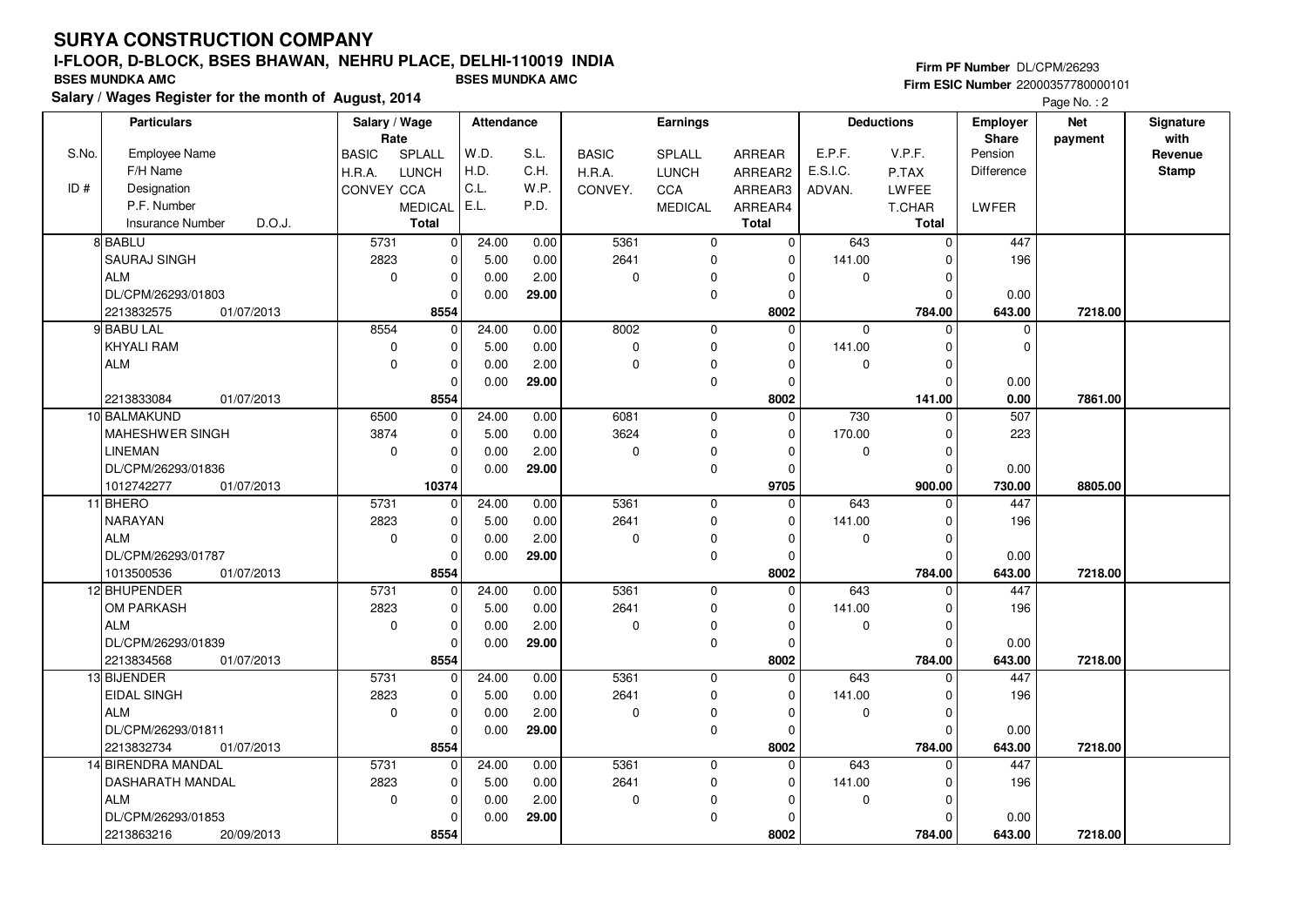## **SURYA CONSTRUCTION COMPANYI-FLOOR, D-BLOCK, BSES BHAWAN, NEHRU PLACE, DELHI-110019 INDIA**

**Salary / Wages Register for the month of August, 2014 BSES MUNDKA AMC BSES MUNDKA AMC**

#### **Firm PF Number** DL/CPM/26293 **Firm ESIC Number** 22000357780000101

|       | <b>Particulars</b>                   | Salary / Wage<br>Rate |                | <b>Attendance</b> |       |              | <b>Earnings</b> |                |          | <b>Deductions</b>       | <b>Employer</b><br>Share | <b>Net</b><br>payment | Signature<br>with |
|-------|--------------------------------------|-----------------------|----------------|-------------------|-------|--------------|-----------------|----------------|----------|-------------------------|--------------------------|-----------------------|-------------------|
| S.No. | <b>Employee Name</b>                 | <b>BASIC</b>          | SPLALL         | W.D.              | S.L.  | <b>BASIC</b> | SPLALL          | <b>ARREAR</b>  | E.P.F.   | V.P.F.                  | Pension                  |                       | Revenue           |
|       | F/H Name                             | H.R.A.                | <b>LUNCH</b>   | H.D.              | C.H.  | H.R.A.       | <b>LUNCH</b>    | ARREAR2        | E.S.I.C. | P.TAX                   | <b>Difference</b>        |                       | <b>Stamp</b>      |
| ID#   | Designation                          | CONVEY CCA            |                | C.L.              | W.P.  | CONVEY.      | <b>CCA</b>      | ARREAR3        | ADVAN.   | LWFEE                   |                          |                       |                   |
|       | P.F. Number                          |                       | <b>MEDICAL</b> | E.L.              | P.D.  |              | <b>MEDICAL</b>  | ARREAR4        |          | <b>T.CHAR</b>           | LWFER                    |                       |                   |
|       | D.O.J.<br><b>Insurance Number</b>    |                       | <b>Total</b>   |                   |       |              |                 | <b>Total</b>   |          | <b>Total</b>            |                          |                       |                   |
|       | 15 CHANDRASHEKHAR KU. SEN            | 5731                  | 0              | 24.00             | 0.00  | 5361         | $\mathbf 0$     | $\mathbf 0$    | 643      | $\mathbf 0$             | 447                      |                       |                   |
|       | <b>AGAMLAL SEN</b>                   | 2823                  | 0              | 5.00              | 0.00  | 2641         | $\mathbf 0$     | $\Omega$       | 141.00   | $\Omega$                | 196                      |                       |                   |
|       | l ALM                                | $\mathbf 0$           | 0              | 0.00              | 2.00  | 0            | $\mathbf 0$     | 0              | 0        | $\mathbf 0$             |                          |                       |                   |
|       | DL/CPM/26293/01817                   |                       | 0              | 0.00              | 29.00 |              | $\pmb{0}$       | 0              |          | $\mathbf 0$             | 0.00                     |                       |                   |
|       | 2213833080<br>01/07/2013             |                       | 8554           |                   |       |              |                 | 8002           |          | 784.00                  | 643.00                   | 7218.00               |                   |
|       | <b>16 CHHOTU KUMAR</b>               | 6500                  | $\mathbf 0$    | 24.00             | 0.00  | 6081         | $\mathbf 0$     | $\Omega$       | 730      | $\mathbf 0$             | 507                      |                       |                   |
|       | <b>GARBHI PRASAD SINGH</b>           | 3874                  | 0              | 5.00              | 0.00  | 3624         | $\pmb{0}$       | $\mathbf 0$    | 170.00   | $\mathbf 0$             | 223                      |                       |                   |
|       | <b>LINEMAN</b>                       | $\mathbf 0$           | 0              | 0.00              | 2.00  | 0            | $\mathbf 0$     | $\mathbf 0$    | 0        | $\mathbf 0$             |                          |                       |                   |
|       | DL/CPM/26293/01765                   |                       | $\mathbf 0$    | 0.00              | 29.00 |              | $\mathbf 0$     | $\mathbf 0$    |          | $\mathbf 0$             | 0.00                     |                       |                   |
|       | 1012742281<br>01/07/2013             |                       | 10374          |                   |       |              |                 | 9705           |          | 900.00                  | 730.00                   | 8805.00               |                   |
|       | 17 DEEPAK KUMAR                      | 6500                  | $\mathbf 0$    | 24.00             | 0.00  | 6081         | $\mathbf 0$     | $\Omega$       | 730      | 0                       | 507                      |                       |                   |
|       | <b>RAM NIWASH</b>                    | 3874                  | 0              | 5.00              | 0.00  | 3624         | $\mathbf 0$     | 0              | 170.00   | $\mathbf 0$             | 223                      |                       |                   |
|       | <b>LINEMAN</b>                       | $\mathbf 0$           | 0              | 0.00              | 2.00  | 0            | 0               | $\Omega$       | 0        | $\mathbf 0$             |                          |                       |                   |
|       | DL/CPM/26293/01794                   |                       | $\mathbf 0$    | 0.00              | 29.00 |              | $\mathbf 0$     | $\mathbf 0$    |          | $\mathbf 0$             | 0.00                     |                       |                   |
|       | 1113957143<br>01/07/2013             |                       | 10374          |                   |       |              |                 | 9705           |          | 900.00                  | 730.00                   | 8805.00               |                   |
|       | <b>18 DINKAR KUMAR SEN</b>           | 6500                  | $\mathbf 0$    | 25.00             | 0.00  | 6290         | $\overline{0}$  | $\overline{0}$ | 755      | $\mathbf 0$             | 524                      |                       |                   |
|       | <b>AGAMLAL SEN</b>                   | 3874                  | 0              | 5.00              | 0.00  | 3749         | $\mathbf 0$     | $\mathbf 0$    | 176.00   | $\mathbf 0$             | 231                      |                       |                   |
|       | <b>LINEMAN</b>                       | $\mathbf 0$           | 0              | 0.00              | 1.00  | 0            | $\pmb{0}$       | $\Omega$       | 0        | $\mathbf 0$             |                          |                       |                   |
|       | DL/CPM/26293/01760                   |                       | $\mathbf 0$    | 0.00              | 30.00 |              | $\mathbf 0$     | $\Omega$       |          | $\mathbf 0$             | 0.00                     |                       |                   |
|       | 1010079092<br>01/07/2013             |                       | 10374          |                   |       |              |                 | 10039          |          | 931.00                  | 755.00                   | 9108.00               |                   |
|       | 19 GAUTAM KUMAR                      | 6500                  | 0              | 24.00             | 0.00  | 6081         | $\mathbf 0$     | $\mathbf 0$    | 730      | $\mathbf 0$             | 507                      |                       |                   |
|       | SRIDHAR SINGH                        | 3874                  | 0              | 5.00              | 0.00  | 3624         | $\mathbf 0$     | $\Omega$       | 170.00   | $\mathbf 0$             | 223                      |                       |                   |
|       | <b>LINEMAN</b><br>DL/CPM/26293/01813 | $\mathbf 0$           | 0              | 0.00              | 2.00  | 0            | $\pmb{0}$       | $\mathbf 0$    | 0        | $\mathbf 0$<br>$\Omega$ |                          |                       |                   |
|       | 2213832745<br>01/07/2013             |                       | 0<br>10374     | 0.00              | 29.00 |              | $\pmb{0}$       | 0<br>9705      |          | 900.00                  | 0.00<br>730.00           | 8805.00               |                   |
|       | 20 GOVIND                            | 6500                  | 0              | 24.00             | 0.00  | 6081         | $\mathbf 0$     | $\mathbf 0$    | 730      | $\Omega$                | 507                      |                       |                   |
|       | <b>DILIP SINGH</b>                   | 3874                  | 0              | 5.00              | 0.00  | 3624         | $\mathbf 0$     | 0              | 170.00   | $\mathbf 0$             | 223                      |                       |                   |
|       | <b>LINEMAN</b>                       | $\mathbf 0$           | $\mathbf 0$    | 0.00              | 2.00  | 0            | $\pmb{0}$       | $\Omega$       | 0        | $\mathbf 0$             |                          |                       |                   |
|       | DL/CPM/26293/01808                   |                       | 0              | 0.00              | 29.00 |              | $\mathbf 0$     | 0              |          | $\mathbf 0$             | 0.00                     |                       |                   |
|       | 2213832598<br>01/07/2013             |                       | 10374          |                   |       |              |                 | 9705           |          | 900.00                  | 730.00                   | 8805.00               |                   |
|       | 21 GUDDU SINGH                       | 6500                  | $\mathbf 0$    | 24.00             | 0.00  | 6081         | $\mathbf 0$     | $\Omega$       | 730      | $\Omega$                | 507                      |                       |                   |
|       | <b>SAURAJ SINGH</b>                  | 3874                  | 0              | 5.00              | 0.00  | 3624         | $\mathbf 0$     | 0              | 170.00   | $\Omega$                | 223                      |                       |                   |
|       | <b>LINEMAN</b>                       | $\mathbf 0$           | 0              | 0.00              | 2.00  | 0            | 0               | $\Omega$       | 0        | $\Omega$                |                          |                       |                   |
|       | DL/CPM/26293/01832                   |                       | 0              | 0.00              | 29.00 |              | $\mathbf 0$     | $\Omega$       |          | $\Omega$                | 0.00                     |                       |                   |
|       | 1012742408<br>01/07/2013             |                       | 10374          |                   |       |              |                 | 9705           |          | 900.00                  | 730.00                   | 8805.00               |                   |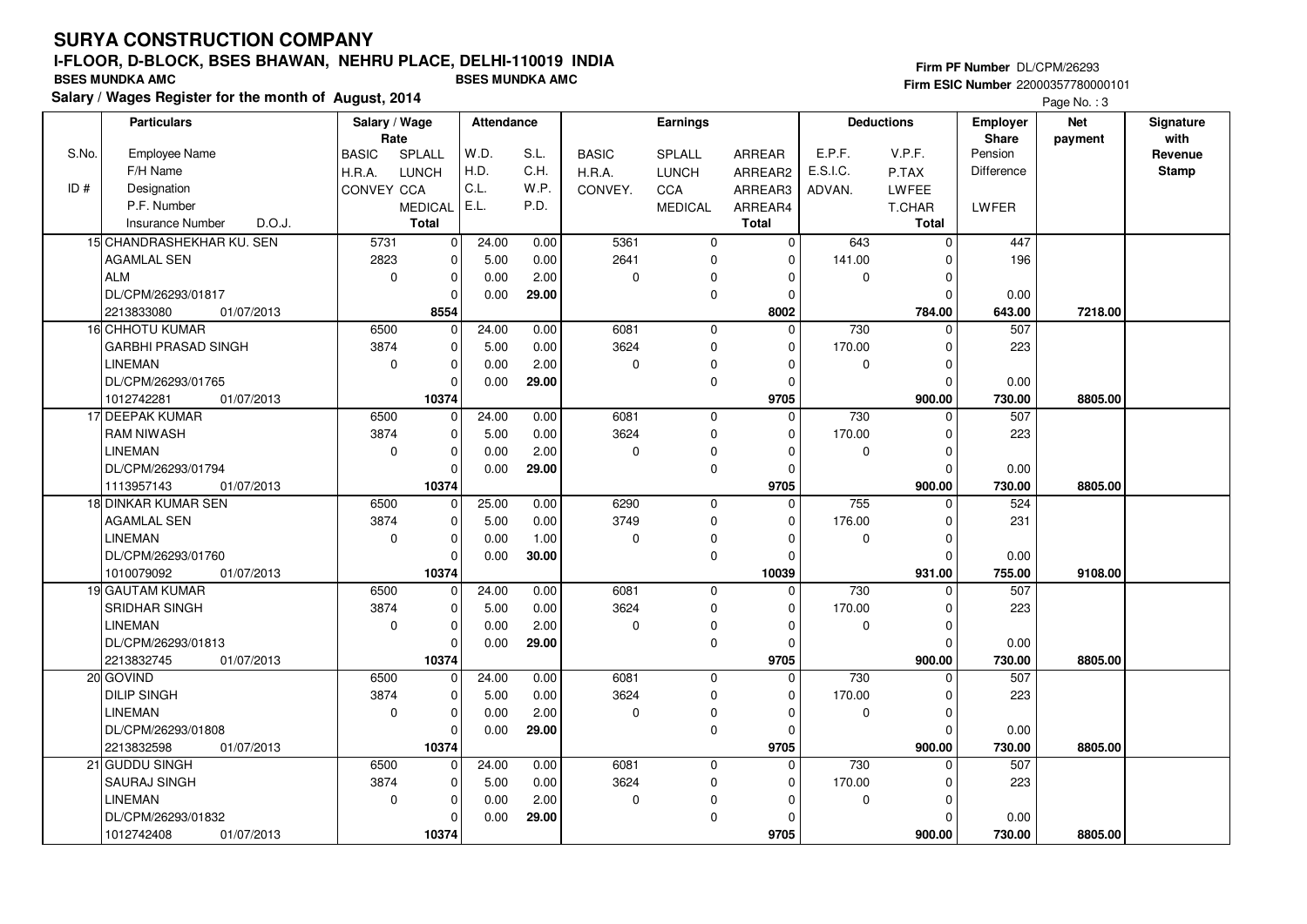#### **Firm PF Number** DL/CPM/26293 **Firm ESIC Number** 22000357780000101

|       | <b>Particulars</b>                | Salary / Wage<br>Rate |                | Attendance |       |              | <b>Earnings</b> |               |          | <b>Deductions</b> | <b>Employer</b><br>Share | <b>Net</b> | Signature<br>with |
|-------|-----------------------------------|-----------------------|----------------|------------|-------|--------------|-----------------|---------------|----------|-------------------|--------------------------|------------|-------------------|
| S.No. | <b>Employee Name</b>              | <b>BASIC</b>          | SPLALL         | W.D.       | S.L.  | <b>BASIC</b> | <b>SPLALL</b>   | <b>ARREAR</b> | E.P.F.   | V.P.F.            | Pension                  | payment    | Revenue           |
|       | F/H Name                          | H.R.A.                | <b>LUNCH</b>   | H.D.       | C.H.  | H.R.A.       | <b>LUNCH</b>    | ARREAR2       | E.S.I.C. | P.TAX             | Difference               |            | <b>Stamp</b>      |
| ID#   | Designation                       | CONVEY CCA            |                | C.L.       | W.P.  | CONVEY.      | CCA             | ARREAR3       | ADVAN.   | LWFEE             |                          |            |                   |
|       | P.F. Number                       |                       | <b>MEDICAL</b> | E.L.       | P.D.  |              | <b>MEDICAL</b>  | ARREAR4       |          | T.CHAR            | LWFER                    |            |                   |
|       | D.O.J.<br><b>Insurance Number</b> |                       | Total          |            |       |              |                 | <b>Total</b>  |          | Total             |                          |            |                   |
|       | 22 HIRA                           | 6500                  | $\pmb{0}$      | 24.00      | 0.00  | 6081         | $\mathbf 0$     | 0             | 730      | $\mathbf 0$       | 507                      |            |                   |
|       | CHHABU SINGH                      | 3874                  | $\pmb{0}$      | 5.00       | 0.00  | 3624         | 0               | $\mathbf 0$   | 170.00   | $\mathbf 0$       | 223                      |            |                   |
|       | <b>LINEMAN</b>                    | $\mathbf 0$           | $\pmb{0}$      | 0.00       | 2.00  | 0            | $\pmb{0}$       | $\Omega$      | 0        | $\mathbf 0$       |                          |            |                   |
|       | DL/CPM/26293/01784                |                       | $\Omega$       | 0.00       | 29.00 |              | $\mathbf 0$     | $\Omega$      |          | $\Omega$          | 0.00                     |            |                   |
|       | 1013034860<br>01/07/2013          |                       | 10374          |            |       |              |                 | 9705          |          | 900.00            | 730.00                   | 8805.00    |                   |
|       | 23 JASWANT                        | 5731                  | $\mathbf 0$    | 24.00      | 0.00  | 5361         | $\mathbf 0$     | $\Omega$      | 643      | $\Omega$          | 447                      |            |                   |
|       | <b>BALWANT</b>                    | 2823                  | $\pmb{0}$      | 5.00       | 0.00  | 2641         | $\mathbf 0$     | $\Omega$      | 141.00   | $\mathbf 0$       | 196                      |            |                   |
|       | <b>ALM</b>                        | 0                     | $\mathbf 0$    | 0.00       | 2.00  | 0            | 0               | $\Omega$      | 0        | $\mathbf 0$       |                          |            |                   |
|       | DL/CPM/26293/01824                |                       | $\Omega$       | 0.00       | 29.00 |              | $\mathbf 0$     | $\Omega$      |          | $\Omega$          | 0.00                     |            |                   |
|       | 2213833549<br>01/07/2013          |                       | 8554           |            |       |              |                 | 8002          |          | 784.00            | 643.00                   | 7218.00    |                   |
|       | 24 JITENDRA PRASAD GUPTA          | 5731                  | $\mathbf 0$    | 24.00      | 0.00  | 5361         | $\mathbf 0$     | $\mathbf 0$   | 643      | $\mathbf 0$       | 447                      |            |                   |
|       | PUNIT LAL PRASAD                  | 2823                  | $\mathbf 0$    | 5.00       | 0.00  | 2641         | $\mathbf 0$     | $\Omega$      | 141.00   | $\mathbf 0$       | 196                      |            |                   |
|       | <b>ALM</b>                        | $\mathbf 0$           | $\pmb{0}$      | 0.00       | 2.00  | 0            | $\mathbf 0$     | $\Omega$      | 0        | $\mathbf 0$       |                          |            |                   |
|       | DL/CPM/26293/01846                |                       | $\mathbf 0$    | 0.00       | 29.00 |              | $\mathbf 0$     | $\Omega$      |          | $\Omega$          | 0.00                     |            |                   |
|       | 2213857489<br>02/09/2013          |                       | 8554           |            |       |              |                 | 8002          |          | 784.00            | 643.00                   | 7218.00    |                   |
|       | 25 KAILASH SHARMA                 | 5731                  | 0              | 24.00      | 0.00  | 5361         | $\mathbf 0$     | $\Omega$      | 643      | $\mathbf 0$       | 447                      |            |                   |
|       | KISHAN SHARMA                     | 2823                  | $\mathbf 0$    | 5.00       | 0.00  | 2641         | $\mathbf 0$     | $\Omega$      | 141.00   | $\mathbf 0$       | 196                      |            |                   |
|       | <b>ALM</b>                        | $\mathbf 0$           | $\mathbf 0$    | 0.00       | 2.00  | 0            | $\pmb{0}$       | $\Omega$      | 0        | $\mathbf 0$       |                          |            |                   |
|       | DL/CPM/26293/01833                |                       | $\mathbf 0$    | 0.00       | 29.00 |              | $\pmb{0}$       | $\Omega$      |          | $\Omega$          | 0.00                     |            |                   |
|       | 1013466763<br>01/07/2013          |                       | 8554           |            |       |              |                 | 8002          |          | 784.00            | 643.00                   | 7218.00    |                   |
|       | 26 KAILASH SINGH                  | 6500                  | 0              | 24.00      | 0.00  | 6081         | $\mathbf 0$     | 0             | 730      | $\Omega$          | 507                      |            |                   |
|       | SIKENDER SINGH                    | 3874                  | $\pmb{0}$      | 5.00       | 0.00  | 3624         | $\mathbf 0$     | $\Omega$      | 170.00   | $\Omega$          | 223                      |            |                   |
|       | <b>LINEMAN</b>                    | $\mathbf 0$           | $\mathbf 0$    | 0.00       | 2.00  | 0            | 0               | $\Omega$      | 0        | $\mathbf 0$       |                          |            |                   |
|       | DL/CPM/26293/01779                |                       | 0              | 0.00       | 29.00 |              | $\mathbf 0$     | 0             |          | $\mathbf 0$       | 0.00                     |            |                   |
|       | 1012925370<br>01/07/2013          |                       | 10374          |            |       |              |                 | 9705          |          | 900.00            | 730.00                   | 8805.00    |                   |
|       | 27 KANHAIYA KUMAR                 | 5731                  | 0              | 25.00      | 0.00  | 5546         | $\mathbf 0$     | $\Omega$      | 666      | $\Omega$          | 462                      |            |                   |
|       | LAL CHAND                         | 2823                  | 0              | 5.00       | 0.00  | 2732         | $\mathbf 0$     | $\Omega$      | 145.00   | $\Omega$          | 204                      |            |                   |
|       | <b>ALM</b>                        | $\mathbf 0$           | $\pmb{0}$      | 0.00       | 1.00  | 0            | 0               | $\Omega$      | 0        | 0                 |                          |            |                   |
|       | DL/CPM/26293/01767                |                       | $\Omega$       | 0.00       | 30.00 |              | $\mathbf 0$     | $\Omega$      |          | $\Omega$          | 0.00                     |            |                   |
|       | 1012742402<br>01/07/2013          |                       | 8554           |            |       |              |                 | 8278          |          | 811.00            | 666.00                   | 7467.00    |                   |
|       | 28 KANHAIYA KUMAR                 | 6500                  | $\mathbf 0$    | 24.00      | 0.00  | 6081         | $\mathbf 0$     | 0             | 730      | $\mathbf 0$       | 507                      |            |                   |
|       | <b>KISHAN SINGH</b>               | 3874                  | $\pmb{0}$      | 5.00       | 0.00  | 3624         | $\pmb{0}$       | $\Omega$      | 170.00   | 0                 | 223                      |            |                   |
|       | <b>LINEMAN</b>                    | $\mathbf 0$           | $\mathbf 0$    | 0.00       | 2.00  | 0            | 0               | $\Omega$      | 0        | $\mathbf 0$       |                          |            |                   |
|       |                                   |                       | $\mathbf 0$    | 0.00       |       |              | $\mathbf 0$     | $\Omega$      |          | $\Omega$          |                          |            |                   |
|       | 1112779267<br>01/07/2013          |                       | 10374          |            |       |              |                 | 9705          |          | 900.00            | 730.00                   | 8805.00    |                   |
|       | DL/CPM/26293/01791                |                       |                |            | 29.00 |              |                 |               |          |                   | 0.00                     |            |                   |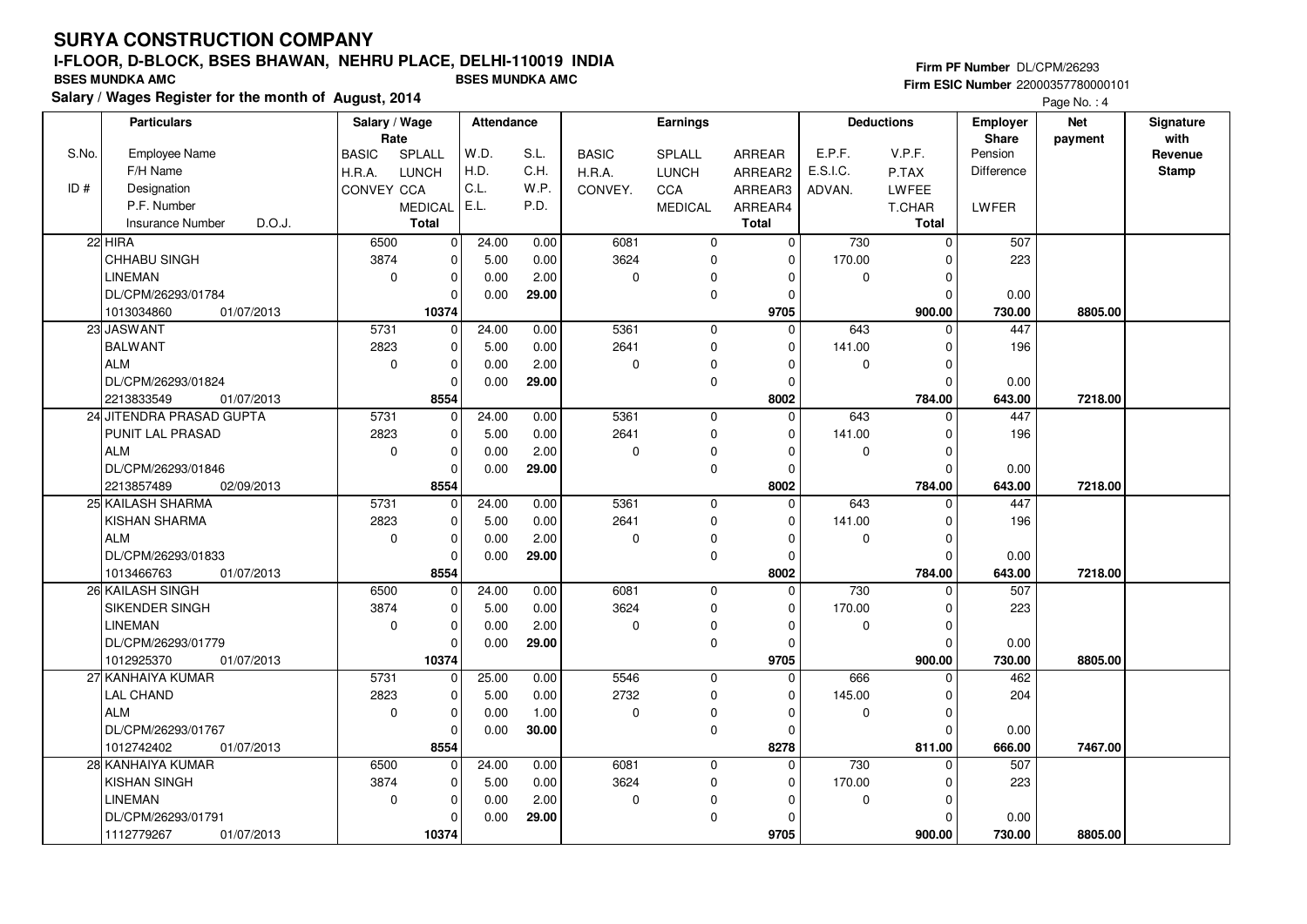#### **Firm PF Number** DL/CPM/26293 **Firm ESIC Number** 22000357780000101

|       | <b>Particulars</b>         | Salary / Wage<br>Rate |                | <b>Attendance</b> |       |              | <b>Earnings</b> |               |             | <b>Deductions</b> | <b>Employer</b><br>Share | <b>Net</b> | Signature<br>with |
|-------|----------------------------|-----------------------|----------------|-------------------|-------|--------------|-----------------|---------------|-------------|-------------------|--------------------------|------------|-------------------|
| S.No. | Employee Name              | <b>BASIC</b>          | SPLALL         | W.D.              | S.L.  | <b>BASIC</b> | SPLALL          | <b>ARREAR</b> | E.P.F.      | V.P.F.            | Pension                  | payment    | Revenue           |
|       | F/H Name                   | H.R.A.                | <b>LUNCH</b>   | H.D.              | C.H.  | H.R.A.       | <b>LUNCH</b>    | ARREAR2       | E.S.I.C.    | P.TAX             | Difference               |            | <b>Stamp</b>      |
| ID#   | Designation                | CONVEY CCA            |                | C.L.              | W.P.  | CONVEY.      | CCA             | ARREAR3       | ADVAN.      | LWFEE             |                          |            |                   |
|       | P.F. Number                |                       | <b>MEDICAL</b> | E.L.              | P.D.  |              | <b>MEDICAL</b>  | ARREAR4       |             | T.CHAR            | LWFER                    |            |                   |
|       | Insurance Number<br>D.O.J. |                       | <b>Total</b>   |                   |       |              |                 | <b>Total</b>  |             | Total             |                          |            |                   |
|       | 29 KAPIL                   | 6500                  | $\overline{0}$ | 24.00             | 0.00  | 6081         | $\mathbf 0$     | $\Omega$      | 730         | $\mathbf{0}$      | 507                      |            |                   |
|       | CHHOTU PRASAD SINGH        | 3874                  | $\mathbf 0$    | 5.00              | 0.00  | 3624         | 0               | $\mathbf 0$   | 170.00      | $\Omega$          | 223                      |            |                   |
|       | <b>LINEMAN</b>             | $\mathbf 0$           | 0              | 0.00              | 2.00  | $\mathbf 0$  | 0               | 0             | $\mathbf 0$ | 0                 |                          |            |                   |
|       | DL/CPM/26293/01768         |                       | $\mathbf 0$    | 0.00              | 29.00 |              | $\mathbf 0$     | $\Omega$      |             | $\Omega$          | 0.00                     |            |                   |
|       | 1012742400<br>01/07/2013   |                       | 10374          |                   |       |              |                 | 9705          |             | 900.00            | 730.00                   | 8805.00    |                   |
|       | 30 KIRPAL SINGH            | 6500                  | $\mathbf 0$    | 24.00             | 0.00  | 6081         | $\mathbf 0$     | $\Omega$      | 730         | $\mathbf 0$       | 507                      |            |                   |
|       | <b>MAHENDRA SINGH</b>      | 3874                  | $\mathbf 0$    | 5.00              | 0.00  | 3624         | $\mathbf 0$     | $\mathbf 0$   | 170.00      | $\Omega$          | 223                      |            |                   |
|       | <b>LINEMAN</b>             | $\mathbf 0$           | 0              | 0.00              | 2.00  | $\mathbf 0$  | $\Omega$        | $\Omega$      | $\mathbf 0$ | $\mathbf 0$       |                          |            |                   |
|       | DL/CPM/26293/01835         |                       | $\Omega$       | 0.00              | 29.00 |              | $\mathbf 0$     | $\Omega$      |             | $\Omega$          | 0.00                     |            |                   |
|       | 1013528814<br>01/07/2013   |                       | 10374          |                   |       |              |                 | 9705          |             | 900.00            | 730.00                   | 8805.00    |                   |
|       | 31 LAXMAN SINGH            | 5731                  | $\mathbf 0$    | 24.00             | 0.00  | 5361         | $\mathbf 0$     | $\mathbf 0$   | 643         | $\mathbf 0$       | 447                      |            |                   |
|       | <b>DIPTI SINGH</b>         | 2823                  | $\mathbf 0$    | 5.00              | 0.00  | 2641         | $\mathbf 0$     | $\mathbf 0$   | 141.00      | $\mathbf 0$       | 196                      |            |                   |
|       | <b>ALM</b>                 | $\mathbf 0$           | 0              | 0.00              | 2.00  | 0            | 0               | $\Omega$      | 0           | $\mathbf 0$       |                          |            |                   |
|       | DL/CPM/26293/01789         |                       | 0              | 0.00              | 29.00 |              | $\mathbf 0$     | 0             |             | $\Omega$          | 0.00                     |            |                   |
|       | 1013644118<br>01/07/2013   |                       | 8554           |                   |       |              |                 | 8002          |             | 784.00            | 643.00                   | 7218.00    |                   |
|       | 32 MAHESH CHAND            | 6500                  | 0              | 24.00             | 0.00  | 6081         | $\mathbf 0$     | $\mathbf 0$   | 730         | $\mathbf 0$       | 507                      |            |                   |
|       | LT GYAN CHAND              | 3874                  | 0              | 5.00              | 0.00  | 3624         | $\mathbf 0$     | $\Omega$      | 170.00      | $\Omega$          | 223                      |            |                   |
|       | <b>LINEMAN</b>             | $\mathbf 0$           | $\mathbf 0$    | 0.00              | 2.00  | $\mathbf 0$  | $\mathbf 0$     | $\Omega$      | $\mathbf 0$ | $\Omega$          |                          |            |                   |
|       | DL/CPM/26293/01769         |                       | $\mathbf 0$    | 0.00              | 29.00 |              | $\mathbf 0$     | $\Omega$      |             | $\mathbf 0$       | 0.00                     |            |                   |
|       | 1012742402<br>01/07/2013   |                       | 10374          |                   |       |              |                 | 9705          |             | 900.00            | 730.00                   | 8805.00    |                   |
|       | 33 MANOJ                   | 6500                  | $\mathbf 0$    | 0.00              | 0.00  | 0            | $\mathbf 0$     | $\mathbf 0$   | $\mathbf 0$ | $\mathbf 0$       | $\mathbf 0$              |            |                   |
|       | <b>RAM CHANDER</b>         | 3874                  | $\mathbf 0$    | 0.00              | 0.00  | 0            | $\mathbf 0$     | $\Omega$      | 0.00        | $\mathbf 0$       | $\mathbf 0$              |            |                   |
|       | <b>ALM</b>                 | $\mathbf 0$           | $\mathbf 0$    | 0.00              | 31.00 | $\Omega$     | $\mathbf 0$     | $\Omega$      | $\Omega$    | $\mathbf 0$       |                          |            |                   |
|       | DL/CPM/26293/01854         |                       | 0              | 0.00              | 0.00  |              | $\mathbf 0$     | $\mathbf 0$   |             | $\mathbf 0$       | 0.00                     |            |                   |
|       | 2213863777<br>20/09/2013   |                       | 10374          |                   |       |              |                 | 0             |             | 0.00              | 0.00                     | 0.00       |                   |
|       | 34 MANOJ SINGH             | 5731                  | $\mathbf{0}$   | 24.00             | 0.00  | 5361         | $\mathbf 0$     | $\Omega$      | 643         | $\Omega$          | 447                      |            |                   |
|       | KALESHWAR SINGH            | 2823                  | 0              | 5.00              | 0.00  | 2641         | $\mathbf 0$     | 0             | 141.00      | $\Omega$          | 196                      |            |                   |
|       | <b>ALM</b>                 | $\mathbf 0$           | $\mathbf 0$    | 0.00              | 2.00  | $\mathbf 0$  | 0               | $\Omega$      | 0           | $\Omega$          |                          |            |                   |
|       | DL/CPM/26293/01848         |                       | $\mathbf 0$    | 0.00              | 29.00 |              | $\mathbf 0$     | $\mathbf 0$   |             | $\Omega$          | 0.00                     |            |                   |
|       | 2213857521<br>02/09/2013   |                       | 8554           |                   |       |              |                 | 8002          |             | 784.00            | 643.00                   | 7218.00    |                   |
|       | 35 MD SALAHDDIN ANSARI     | 5731                  | $\mathbf{0}$   | 24.00             | 0.00  | 5361         | $\mathbf 0$     | $\Omega$      | 643         | $\Omega$          | 447                      |            |                   |
|       | MD ISRAIL                  | 2823                  | $\mathbf 0$    | 5.00              | 0.00  | 2641         | $\mathbf 0$     | $\Omega$      | 141.00      | $\Omega$          | 196                      |            |                   |
|       | ALM                        | $\mathbf 0$           | $\mathbf 0$    | 0.00              | 2.00  | 0            | 0               | 0             | 0           | $\mathbf 0$       |                          |            |                   |
|       | DL/CPM/26293/01770         |                       | $\mathbf 0$    | 0.00              | 29.00 |              | $\mathbf 0$     | $\Omega$      |             | $\Omega$          | 0.00                     |            |                   |
|       | 1012742404<br>01/07/2013   |                       | 8554           |                   |       |              |                 | 8002          |             | 784.00            | 643.00                   | 7218.00    |                   |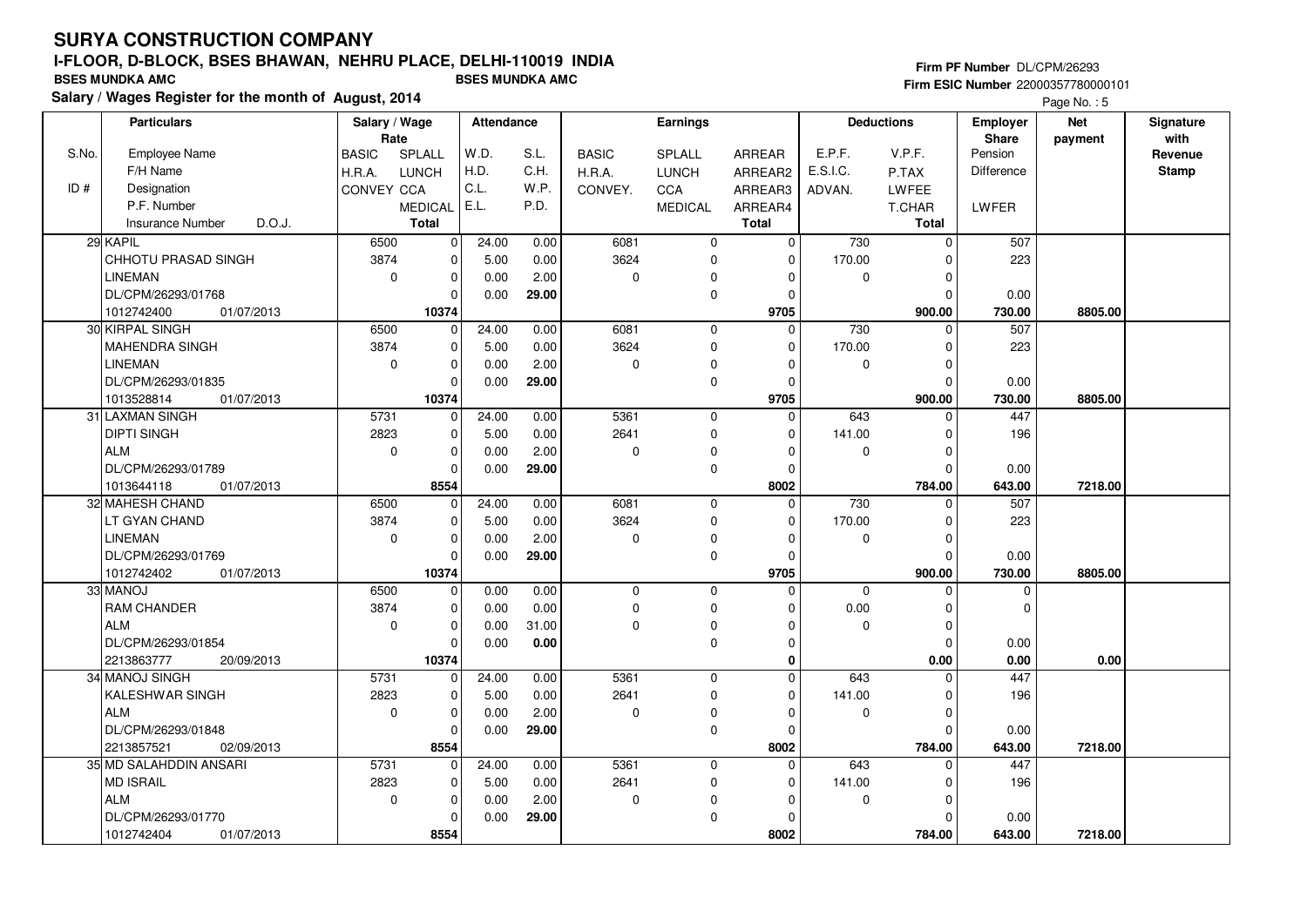# **SURYA CONSTRUCTION COMPANYI-FLOOR, D-BLOCK, BSES BHAWAN, NEHRU PLACE, DELHI-110019 INDIA**

**Salary / Wages Register for the month of August, 2014 BSES MUNDKA AMC BSES MUNDKA AMC**

#### **Firm PF Number** DL/CPM/26293 **Firm ESIC Number** 22000357780000101

|       | <b>Particulars</b>                | Salary / Wage        |                | <b>Attendance</b> |       |              | <b>Earnings</b> |                |              | <b>Deductions</b> | Employer          | <b>Net</b> | Signature<br>with |
|-------|-----------------------------------|----------------------|----------------|-------------------|-------|--------------|-----------------|----------------|--------------|-------------------|-------------------|------------|-------------------|
| S.No. | <b>Employee Name</b>              | Rate<br><b>BASIC</b> | SPLALL         | W.D.              | S.L.  | <b>BASIC</b> | SPLALL          | <b>ARREAR</b>  | E.P.F.       | V.P.F.            | Share<br>Pension  | payment    | Revenue           |
|       | F/H Name                          | H.R.A.               | <b>LUNCH</b>   | H.D.              | C.H.  | H.R.A.       | <b>LUNCH</b>    | ARREAR2        | E.S.I.C.     | P.TAX             | <b>Difference</b> |            | <b>Stamp</b>      |
| ID#   | Designation                       | <b>CONVEY CCA</b>    |                | C.L.              | W.P.  | CONVEY.      | <b>CCA</b>      | ARREAR3        | ADVAN.       | LWFEE             |                   |            |                   |
|       | P.F. Number                       |                      | <b>MEDICAL</b> | E.L.              | P.D.  |              | <b>MEDICAL</b>  | ARREAR4        |              | T.CHAR            | <b>LWFER</b>      |            |                   |
|       | D.O.J.<br><b>Insurance Number</b> |                      | <b>Total</b>   |                   |       |              |                 | <b>Total</b>   |              | <b>Total</b>      |                   |            |                   |
|       | 36 MOOL CHAND                     | 5731                 | 0              | 24.00             | 0.00  | 5361         | $\mathbf 0$     | $\mathbf 0$    | 643          | $\mathbf 0$       | 447               |            |                   |
|       | <b>BHURA LAL</b>                  | 2823                 | $\mathbf 0$    | 5.00              | 0.00  | 2641         | $\mathbf 0$     | $\Omega$       | 141.00       | $\Omega$          | 196               |            |                   |
|       | <b>ALM</b>                        | $\mathbf 0$          | $\mathbf 0$    | 0.00              | 2.00  | 0            | $\mathbf 0$     | $\mathbf 0$    | $\mathbf 0$  | $\Omega$          |                   |            |                   |
|       | DL/CPM/26293/01778                |                      | 0              | 0.00              | 29.00 |              | $\pmb{0}$       | 0              |              | $\Omega$          | 0.00              |            |                   |
|       | 1012742438<br>01/07/2013          |                      | 8554           |                   |       |              |                 | 8002           |              | 784.00            | 643.00            | 7218.00    |                   |
|       | 37 MUKESH SINGH                   | 6500                 | $\mathbf 0$    | 24.00             | 0.00  | 6081         | $\mathbf 0$     | $\Omega$       | 730          | $\mathbf 0$       | 507               |            |                   |
|       | <b>ARJUN SINGH</b>                | 3874                 | 0              | 5.00              | 0.00  | 3624         | $\mathbf 0$     | 0              | 170.00       | 0                 | 223               |            |                   |
|       | <b>LINEMAN</b>                    | $\mathbf 0$          | $\mathbf 0$    | 0.00              | 2.00  | 0            | $\Omega$        | $\mathbf 0$    | $\mathbf 0$  | $\Omega$          |                   |            |                   |
|       | DL/CPM/26293/01801                |                      | $\mathbf 0$    | 0.00              | 29.00 |              | $\mathbf 0$     | $\mathbf 0$    |              | $\Omega$          | 0.00              |            |                   |
|       | 2213034863<br>01/07/2013          |                      | 10374          |                   |       |              |                 | 9705           |              | 900.00            | 730.00            | 8805.00    |                   |
|       | 38 NARAYAN                        | 5731                 | $\mathbf 0$    | 24.00             | 0.00  | 5361         | $\mathbf 0$     | $\Omega$       | 643          | $\Omega$          | 447               |            |                   |
|       | <b>RAM PRASAD</b>                 | 2823                 | 0              | 5.00              | 0.00  | 2641         | $\mathbf 0$     | 0              | 141.00       | 0                 | 196               |            |                   |
|       | <b>ALM</b>                        | $\mathbf 0$          | 0              | 0.00              | 2.00  | 0            | $\Omega$        | $\Omega$       | 0            | $\Omega$          |                   |            |                   |
|       | DL/CPM/26293/01771                |                      | $\mathbf 0$    | 0.00              | 29.00 |              | $\mathbf 0$     | $\mathbf 0$    |              | $\Omega$          | 0.00              |            |                   |
|       | 1012742406<br>01/07/2013          |                      | 8554           |                   |       |              |                 | 8002           |              | 784.00            | 643.00            | 7218.00    |                   |
|       | 39 NARAYAN SINGH                  | 6500                 | $\mathbf 0$    | 24.00             | 0.00  | 6081         | $\overline{0}$  | $\overline{0}$ | 730          | $\Omega$          | 507               |            |                   |
|       | CHHABU PRASAD                     | 3874                 | $\mathbf 0$    | 5.00              | 0.00  | 3624         | $\mathbf 0$     | $\mathbf 0$    | 170.00       | $\Omega$          | 223               |            |                   |
|       | <b>LINEMAN</b>                    | 0                    | 0              | 0.00              | 2.00  | 0            | $\mathbf 0$     | $\Omega$       | 0            | $\Omega$          |                   |            |                   |
|       | DL/CPM/26293/01790                |                      | $\Omega$       | 0.00              | 29.00 |              | $\mathbf 0$     | $\Omega$       |              | $\Omega$          | 0.00              |            |                   |
|       | 1106655865<br>01/07/2013          |                      | 10374          |                   |       |              |                 | 9705           |              | 900.00            | 730.00            | 8805.00    |                   |
|       | 40 OM PARKASH                     | 5731                 | $\mathbf 0$    | 24.00             | 0.00  | 5361         | $\mathbf 0$     | $\mathbf 0$    | 643          | 0                 | 447               |            |                   |
|       | <b>KHEM CHAND</b>                 | 2823                 | $\mathbf 0$    | 5.00              | 0.00  | 2641         | $\mathbf 0$     | $\Omega$       | 141.00       | $\Omega$          | 196               |            |                   |
|       | <b>ALM</b>                        | $\mathbf 0$          | $\mathbf 0$    | 0.00              | 2.00  | 0            | $\mathbf 0$     | $\Omega$       | $\mathbf{0}$ | $\mathbf 0$       |                   |            |                   |
|       | DL/CPM/26293/01786                |                      | 0              | 0.00              | 29.00 |              | $\mathbf 0$     | 0              |              | $\Omega$          | 0.00              |            |                   |
|       | 1013500534<br>01/07/2013          |                      | 8554           |                   |       |              |                 | 8002           |              | 784.00            | 643.00            | 7218.00    |                   |
|       | 41 OM PRAKASH PADARIA             | 5731                 | $\mathbf 0$    | 24.00             | 0.00  | 5361         | $\mathbf 0$     | $\Omega$       | 643          | $\Omega$          | 447               |            |                   |
|       | <b>KHAJAN SINGH</b>               | 2823                 | 0              | 5.00              | 0.00  | 2641         | $\mathbf 0$     | $\Omega$       | 141.00       | 0                 | 196               |            |                   |
|       | <b>ALM</b>                        | $\mathbf 0$          | $\mathbf 0$    | 0.00              | 2.00  | 0            | $\mathbf 0$     | $\Omega$       | $\mathbf 0$  | $\Omega$          |                   |            |                   |
|       | DL/CPM/26293/01816                |                      | $\mathbf 0$    | 0.00              | 29.00 |              | $\mathbf 0$     | $\mathbf 0$    |              | $\Omega$          | 0.00              |            |                   |
|       | 2213833069<br>01/07/2013          |                      | 8554           |                   |       |              |                 | 8002           |              | 784.00            | 643.00            | 7218.00    |                   |
|       | 42 PANCHU MANDAL                  | 6500                 | $\mathbf 0$    | 24.00             | 0.00  | 6081         | $\mathbf 0$     | $\Omega$       | 730          | $\Omega$          | 507               |            |                   |
|       | JAGADISH MANGAL                   | 3874                 | $\mathbf 0$    | 5.00              | 0.00  | 3624         | $\mathbf 0$     | 0              | 170.00       | $\Omega$          | 223               |            |                   |
|       | <b>LINEMAN</b>                    | 0                    | 0              | 0.00              | 2.00  | 0            | 0               | $\Omega$       | 0            | $\Omega$          |                   |            |                   |
|       | DL/CPM/26293/01831                |                      | $\mathbf{0}$   | 0.00              | 29.00 |              | $\mathbf 0$     | $\Omega$       |              | $\Omega$          | 0.00              |            |                   |
|       | 1012742408<br>01/07/2013          |                      | 10374          |                   |       |              |                 | 9705           |              | 900.00            | 730.00            | 8805.00    |                   |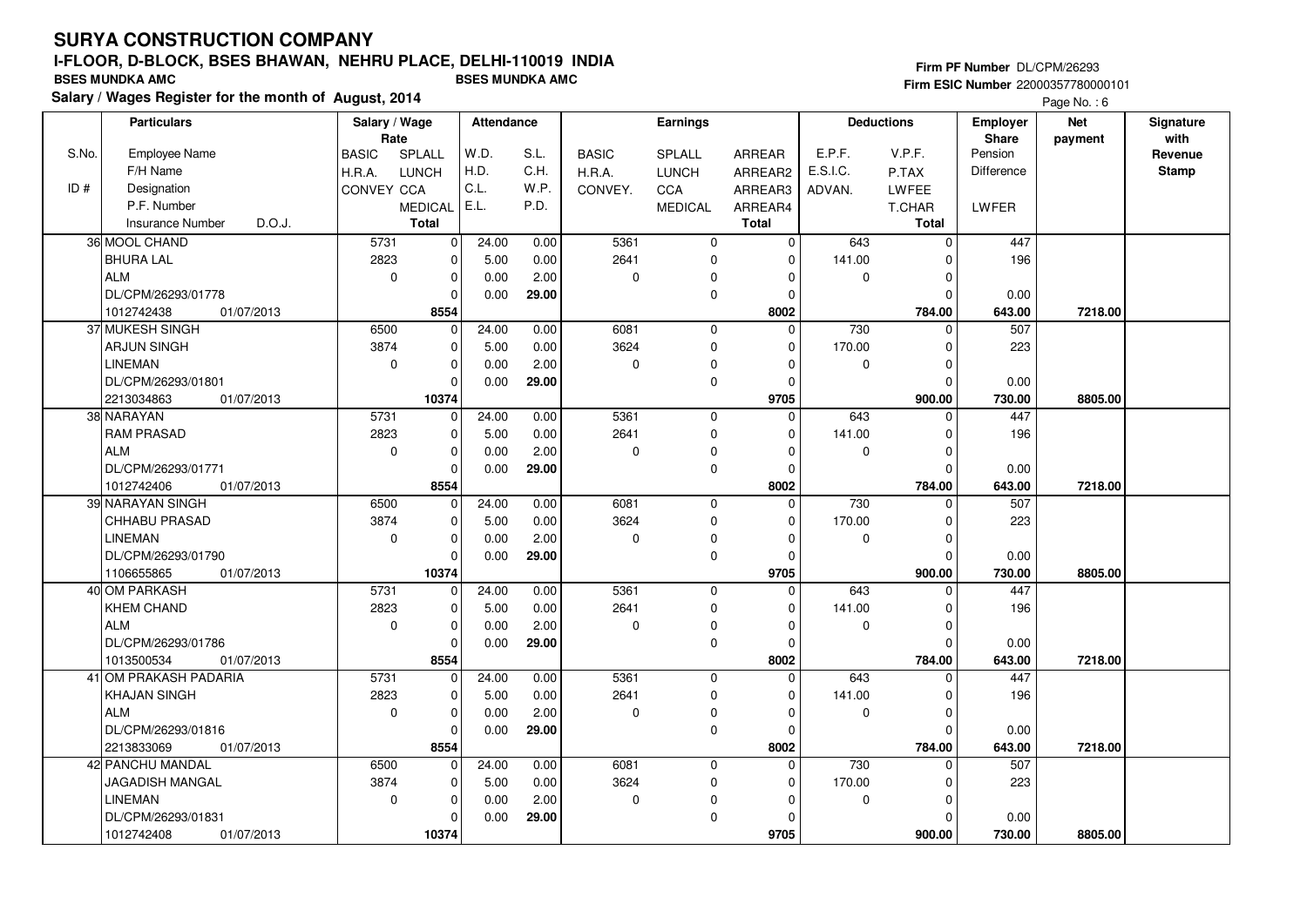#### **Firm PF Number** DL/CPM/26293 **Firm ESIC Number** 22000357780000101

|       | <b>Particulars</b>                | Salary / Wage<br>Rate |              | Attendance |       |              | <b>Earnings</b> |               |             | <b>Deductions</b> | <b>Employer</b><br><b>Share</b> | <b>Net</b> | Signature<br>with |
|-------|-----------------------------------|-----------------------|--------------|------------|-------|--------------|-----------------|---------------|-------------|-------------------|---------------------------------|------------|-------------------|
| S.No. | Employee Name                     | <b>BASIC</b>          | SPLALL       | W.D.       | S.L.  | <b>BASIC</b> | SPLALL          | <b>ARREAR</b> | E.P.F.      | V.P.F.            | Pension                         | payment    | Revenue           |
|       | F/H Name                          | H.R.A.                | <b>LUNCH</b> | H.D.       | C.H.  | H.R.A.       | <b>LUNCH</b>    | ARREAR2       | E.S.I.C.    | P.TAX             | <b>Difference</b>               |            | <b>Stamp</b>      |
| ID#   | Designation                       | CONVEY CCA            |              | C.L.       | W.P.  | CONVEY.      | CCA             | ARREAR3       | ADVAN.      | LWFEE             |                                 |            |                   |
|       | P.F. Number                       |                       | MEDICAL E.L. |            | P.D.  |              | <b>MEDICAL</b>  | ARREAR4       |             | T.CHAR            | <b>LWFER</b>                    |            |                   |
|       | D.O.J.<br><b>Insurance Number</b> |                       | <b>Total</b> |            |       |              |                 | <b>Total</b>  |             | <b>Total</b>      |                                 |            |                   |
|       | 43 PARDEEP KUMAR                  | 6500                  | 0            | 24.00      | 0.00  | 6081         | 0               | 0             | 730         | $\mathbf 0$       | 507                             |            |                   |
|       | KARU PARSAD SINGH                 | 3874                  | $\mathbf 0$  | 5.00       | 0.00  | 3624         | $\mathbf 0$     | $\Omega$      | 170.00      | $\mathbf 0$       | 223                             |            |                   |
|       | <b>LINEMAN</b>                    | $\mathbf 0$           | 0            | 0.00       | 2.00  | $\mathbf 0$  | $\Omega$        | $\Omega$      | $\mathbf 0$ | $\mathbf 0$       |                                 |            |                   |
|       | DL/CPM/26293/01812                |                       | 0            | 0.00       | 29.00 |              | $\mathbf 0$     | $\Omega$      |             | $\mathbf 0$       | 0.00                            |            |                   |
|       | 2213832739<br>01/07/2013          |                       | 10374        |            |       |              |                 | 9705          |             | 900.00            | 730.00                          | 8805.00    |                   |
|       | 44 PAWAN KUMAR                    | 5731                  | $\mathbf 0$  | 24.00      | 0.00  | 5361         | $\mathbf 0$     | $\Omega$      | 643         | $\mathbf 0$       | 447                             |            |                   |
|       | <b>MUNNE SINGH</b>                | 2823                  | 0            | 5.00       | 0.00  | 2641         | $\mathbf 0$     | $\Omega$      | 141.00      | $\mathbf 0$       | 196                             |            |                   |
|       | <b>ALM</b>                        | $\mathbf 0$           | 0            | 0.00       | 2.00  | 0            | $\Omega$        | 0             | 0           | $\mathbf 0$       |                                 |            |                   |
|       | DL/CPM/26293/01793                |                       | $\mathbf 0$  | 0.00       | 29.00 |              | $\mathbf 0$     | $\Omega$      |             | $\mathbf 0$       | 0.00                            |            |                   |
|       | 1113956881<br>01/07/2013          |                       | 8554         |            |       |              |                 | 8002          |             | 784.00            | 643.00                          | 7218.00    |                   |
|       | 45 PAWAN KUMAR                    | 6500                  | $\mathbf 0$  | 24.00      | 0.00  | 6081         | $\mathbf 0$     | $\Omega$      | 730         | $\mathbf 0$       | 507                             |            |                   |
|       | <b>SHRI RAM</b>                   | 3874                  | 0            | 5.00       | 0.00  | 3624         | $\mathbf 0$     | $\Omega$      | 170.00      | $\mathbf 0$       | 223                             |            |                   |
|       | <b>LINEMAN</b>                    | $\mathbf 0$           | 0            | 0.00       | 2.00  | $\mathbf 0$  | 0               | $\Omega$      | 0           | $\mathbf 0$       |                                 |            |                   |
|       | DL/CPM/26293/01795                |                       | $\Omega$     | 0.00       | 29.00 |              | $\mathbf 0$     | $\Omega$      |             | $\Omega$          | 0.00                            |            |                   |
|       | 1113957149<br>01/07/2013          |                       | 10374        |            |       |              |                 | 9705          |             | 900.00            | 730.00                          | 8805.00    |                   |
|       | 46 PINTU SINGH                    | 6500                  | 0            | 24.00      | 0.00  | 6081         | 0               | 0             | 730         | $\mathbf 0$       | 507                             |            |                   |
|       | TEJ NARAYAN SINGH                 | 3874                  | $\mathbf 0$  | 5.00       | 0.00  | 3624         | $\mathbf 0$     | $\Omega$      | 170.00      | $\Omega$          | 223                             |            |                   |
|       | <b>LINEMAN</b>                    | $\mathbf 0$           | $\mathbf 0$  | 0.00       | 2.00  | $\mathbf 0$  | $\mathbf 0$     | $\Omega$      | $\mathbf 0$ | $\mathbf 0$       |                                 |            |                   |
|       | DL/CPM/26293/01827                |                       | $\mathbf 0$  | 0.00       | 29.00 |              | $\mathbf 0$     | $\Omega$      |             | $\mathbf 0$       | 0.00                            |            |                   |
|       | 2213833558<br>01/07/2013          |                       | 10374        |            |       |              |                 | 9705          |             | 900.00            | 730.00                          | 8805.00    |                   |
|       | 47 RADHEY SHYAM                   | 5731                  | $\mathbf 0$  | 24.00      | 0.00  | 5361         | $\mathbf 0$     | $\Omega$      | 643         | $\Omega$          | 447                             |            |                   |
|       | AYODHYA PRASAD                    | 2823                  | 0            | 5.00       | 0.00  | 2641         | $\Omega$        | $\Omega$      | 141.00      | $\mathbf 0$       | 196                             |            |                   |
|       | <b>ALM</b>                        | 0                     | 0            | 0.00       | 2.00  | 0            | $\Omega$        | 0             | 0           | $\mathbf 0$       |                                 |            |                   |
|       | DL/CPM/26293/01828                |                       | $\mathbf 0$  | 0.00       | 29.00 |              | $\mathbf 0$     | $\Omega$      |             | $\mathbf 0$       | 0.00                            |            |                   |
|       | 2213833561<br>01/07/2013          |                       | 8554         |            |       |              |                 | 8002          |             | 784.00            | 643.00                          | 7218.00    |                   |
|       | 48 RAJAN KUMAR                    | 5731                  | 0            | 24.00      | 0.00  | 5361         | $\mathbf 0$     | $\Omega$      | 643         | $\mathbf 0$       | 447                             |            |                   |
|       | <b>RAM PARSAD MANDAL</b>          | 2823                  | $\mathbf 0$  | 5.00       | 0.00  | 2641         | $\mathbf 0$     | $\Omega$      | 141.00      | $\mathbf 0$       | 196                             |            |                   |
|       | <b>ALM</b>                        | $\mathbf 0$           | 0            | 0.00       | 2.00  | 0            | 0               | $\mathbf 0$   | 0           | $\mathbf 0$       |                                 |            |                   |
|       | DL/CPM/26293/01834                |                       | 0            | 0.00       | 29.00 |              | $\mathbf 0$     | $\Omega$      |             | $\mathbf 0$       | 0.00                            |            |                   |
|       | 1012742413<br>01/07/2013          |                       | 8554         |            |       |              |                 | 8002          |             | 784.00            | 643.00                          | 7218.00    |                   |
|       | 49 RAJESH                         | 5731                  | $\mathbf 0$  | 24.00      | 0.00  | 5361         | $\mathbf 0$     | $\Omega$      | 643         | $\mathbf 0$       | 447                             |            |                   |
|       | RAM CHANDER                       | 2823                  | 0            | 5.00       | 0.00  | 2641         | 0               | $\mathbf 0$   | 141.00      | $\mathbf 0$       | 196                             |            |                   |
|       | <b>ALM</b>                        | $\mathbf 0$           | 0            | 0.00       | 2.00  | $\mathbf 0$  | $\Omega$        | 0             | $\mathbf 0$ | $\mathbf 0$       |                                 |            |                   |
|       | DL/CPM/26293/01821                |                       | 0            | 0.00       | 29.00 |              | $\Omega$        | O             |             | $\mathbf 0$       | 0.00                            |            |                   |
|       | 1113957071<br>01/07/2013          |                       | 8554         |            |       |              |                 | 8002          |             | 784.00            | 643.00                          | 7218.00    |                   |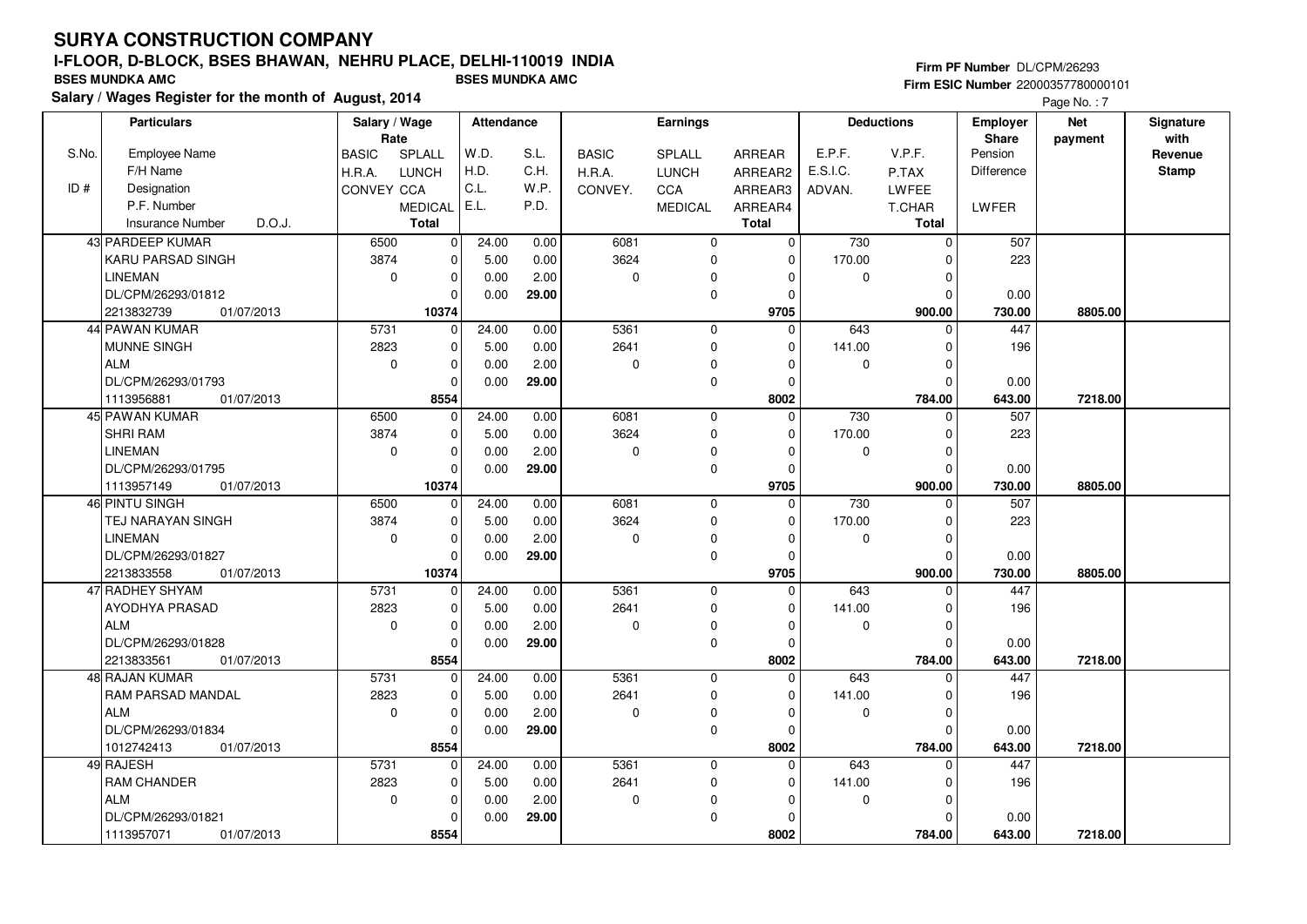#### **Firm PF Number** DL/CPM/26293 **Firm ESIC Number** 22000357780000101

|       | <b>Particulars</b>                | Salary / Wage<br>Rate |                | <b>Attendance</b> |       |              | <b>Earnings</b> |               |             | <b>Deductions</b> | <b>Employer</b><br>Share | <b>Net</b> | Signature<br>with |
|-------|-----------------------------------|-----------------------|----------------|-------------------|-------|--------------|-----------------|---------------|-------------|-------------------|--------------------------|------------|-------------------|
| S.No. | Employee Name                     | <b>BASIC</b>          | SPLALL         | W.D.              | S.L.  | <b>BASIC</b> | <b>SPLALL</b>   | <b>ARREAR</b> | E.P.F.      | V.P.F.            | Pension                  | payment    | Revenue           |
|       | F/H Name                          | H.R.A.                | <b>LUNCH</b>   | H.D.              | C.H.  | H.R.A.       | <b>LUNCH</b>    | ARREAR2       | E.S.I.C.    | P.TAX             | Difference               |            | <b>Stamp</b>      |
| ID#   | Designation                       | CONVEY CCA            |                | C.L.              | W.P.  | CONVEY.      | CCA             | ARREAR3       | ADVAN.      | <b>LWFEE</b>      |                          |            |                   |
|       | P.F. Number                       |                       | <b>MEDICAL</b> | E.L.              | P.D.  |              | <b>MEDICAL</b>  | ARREAR4       |             | T.CHAR            | LWFER                    |            |                   |
|       | <b>Insurance Number</b><br>D.O.J. |                       | <b>Total</b>   |                   |       |              |                 | <b>Total</b>  |             | Total             |                          |            |                   |
|       | 50 RAJPAL                         | 6500                  | $\mathbf{0}$   | 24.00             | 0.00  | 6081         | $\mathbf 0$     | $\mathbf 0$   | 730         | $\mathbf 0$       | 507                      |            |                   |
|       |                                   |                       |                |                   |       |              |                 |               |             | $\Omega$          |                          |            |                   |
|       | DHANRAJ SINGH                     | 3874                  | 0              | 5.00              | 0.00  | 3624         | $\mathbf 0$     | $\mathbf 0$   | 170.00      |                   | 223                      |            |                   |
|       | <b>LINEMAN</b>                    | $\mathbf 0$           | $\mathbf 0$    | 0.00              | 2.00  | 0            | 0               | 0             | $\mathbf 0$ | $\Omega$          |                          |            |                   |
|       | DL/CPM/26293/01788                |                       | 0              | 0.00              | 29.00 |              | $\mathbf 0$     | $\mathbf 0$   |             | $\Omega$          | 0.00                     |            |                   |
|       | 1013500547<br>01/07/2013          |                       | 10374          |                   |       |              |                 | 9705          |             | 900.00            | 730.00                   | 8805.00    |                   |
|       | 51 RAM KUMAR                      | 6500                  | $\Omega$       | 24.00             | 0.00  | 6081         | $\mathbf{0}$    | $\Omega$      | 730         | $\Omega$          | 507                      |            |                   |
|       | <b>GHASITA RAM</b>                | 3874                  | $\mathbf 0$    | 5.00              | 0.00  | 3624         | $\mathbf 0$     | $\mathbf 0$   | 170.00      | $\Omega$          | 223                      |            |                   |
|       | <b>LINEMAN</b>                    | $\mathbf 0$           | 0              | 0.00              | 2.00  | $\mathbf 0$  | $\Omega$        | $\Omega$      | 0           | $\Omega$          |                          |            |                   |
|       | DL/CPM/26293/01830                |                       | $\Omega$       | 0.00              | 29.00 |              | $\mathbf 0$     | $\mathbf 0$   |             | $\Omega$          | 0.00                     |            |                   |
|       | 2206684269<br>01/07/2013          |                       | 10374          |                   |       |              |                 | 9705          |             | 900.00            | 730.00                   | 8805.00    |                   |
|       | 52 RAM SINGH                      | 5731                  | $\mathbf 0$    | 24.00             | 0.00  | 5361         | $\mathbf 0$     | $\Omega$      | 643         | $\Omega$          | 447                      |            |                   |
|       | <b>BAHADUR SINGH</b>              | 2823                  | 0              | 5.00              | 0.00  | 2641         | $\mathbf 0$     | 0             | 141.00      | $\mathbf 0$       | 196                      |            |                   |
|       | <b>ALM</b>                        | $\mathbf 0$           | 0              | 0.00              | 2.00  | 0            | 0               | $\Omega$      | 0           | $\Omega$          |                          |            |                   |
|       | DL/CPM/26293/01837                |                       | $\mathbf 0$    | 0.00              | 29.00 |              | $\mathbf 0$     | $\mathbf 0$   |             | $\Omega$          | 0.00                     |            |                   |
|       | 1012742420<br>01/07/2013          |                       | 8554           |                   |       |              |                 | 8002          |             | 784.00            | 643.00                   | 7218.00    |                   |
|       | 53 RAMAN KUMAR                    | 5731                  | $\mathbf 0$    | 24.00             | 0.00  | 5361         | $\mathbf 0$     | $\Omega$      | 643         | $\Omega$          | 447                      |            |                   |
|       | <b>RAMESH KUMAR</b>               | 2823                  | 0              | 5.00              | 0.00  | 2641         | $\mathbf 0$     | 0             | 141.00      | $\Omega$          | 196                      |            |                   |
|       | <b>ALM</b>                        | $\mathbf 0$           | 0              | 0.00              | 2.00  | 0            | $\mathbf 0$     | $\Omega$      | 0           | $\Omega$          |                          |            |                   |
|       | DL/CPM/26293/01780                |                       | $\Omega$       | 0.00              | 29.00 |              | $\mathbf 0$     | $\mathbf 0$   |             | $\Omega$          | 0.00                     |            |                   |
|       | 1012925380<br>01/07/2013          |                       | 8554           |                   |       |              |                 | 8002          |             | 784.00            | 643.00                   | 7218.00    |                   |
|       | 54 RAMBIR                         | 5731                  | $\mathbf 0$    | 24.00             | 0.00  | 5361         | $\mathbf 0$     | $\Omega$      | 643         | $\Omega$          | 447                      |            |                   |
|       | SUNHERI LAL                       | 2823                  | 0              | 5.00              | 0.00  | 2641         | $\mathbf 0$     | $\Omega$      | 141.00      | $\mathbf 0$       | 196                      |            |                   |
|       | ALM                               | $\mathbf 0$           | 0              | 0.00              | 2.00  | 0            | $\mathbf 0$     | $\Omega$      | 0           | $\mathbf 0$       |                          |            |                   |
|       | DL/CPM/26293/01819                |                       | $\mathbf 0$    | 0.00              | 29.00 |              | $\mathbf 0$     | $\mathbf 0$   |             | $\Omega$          | 0.00                     |            |                   |
|       | 1113985040<br>01/07/2013          |                       | 8554           |                   |       |              |                 | 8002          |             | 784.00            | 643.00                   | 7218.00    |                   |
|       | 55 RAMESH KUMAR                   | 6500                  | 0              | 24.00             | 0.00  | 6081         | $\mathbf 0$     | $\Omega$      | 730         | $\Omega$          | 507                      |            |                   |
|       | <b>JHALLU</b>                     | 3874                  | $\mathbf 0$    | 5.00              | 0.00  | 3624         | $\mathbf 0$     | $\Omega$      | 170.00      | $\Omega$          | 223                      |            |                   |
|       | <b>LINEMAN</b>                    | $\mathbf 0$           | $\mathbf 0$    | 0.00              | 2.00  | 0            | $\pmb{0}$       | $\Omega$      | 0           | $\Omega$          |                          |            |                   |
|       | DL/CPM/26293/01773                |                       | $\mathbf 0$    | 0.00              | 29.00 |              | $\mathbf 0$     | $\Omega$      |             | $\Omega$          | 0.00                     |            |                   |
|       | 1012742417<br>01/07/2013          |                       | 10374          |                   |       |              |                 | 9705          |             | 900.00            | 730.00                   | 8805.00    |                   |
|       | 56 RAMESH THAKUR                  | 6500                  | $\mathbf 0$    | 24.00             | 0.00  | 6081         | $\mathbf{0}$    | $\Omega$      | 730         | $\Omega$          | 507                      |            |                   |
|       | <b>TRIVENI THAKUR</b>             | 3874                  | $\mathbf 0$    | 5.00              | 0.00  | 3624         | $\mathbf 0$     | $\mathbf 0$   | 170.00      | $\Omega$          | 223                      |            |                   |
|       | <b>LINEMAN</b>                    | 0                     | 0              | 0.00              | 2.00  | 0            | 0               | 0             | 0           | $\Omega$          |                          |            |                   |
|       | DL/CPM/26293/01825                |                       | $\Omega$       | 0.00              | 29.00 |              | $\mathbf 0$     | 0             |             | $\Omega$          | 0.00                     |            |                   |
|       | 2213833550<br>01/03/2014          |                       | 10374          |                   |       |              |                 | 9705          |             | 900.00            | 730.00                   | 8805.00    |                   |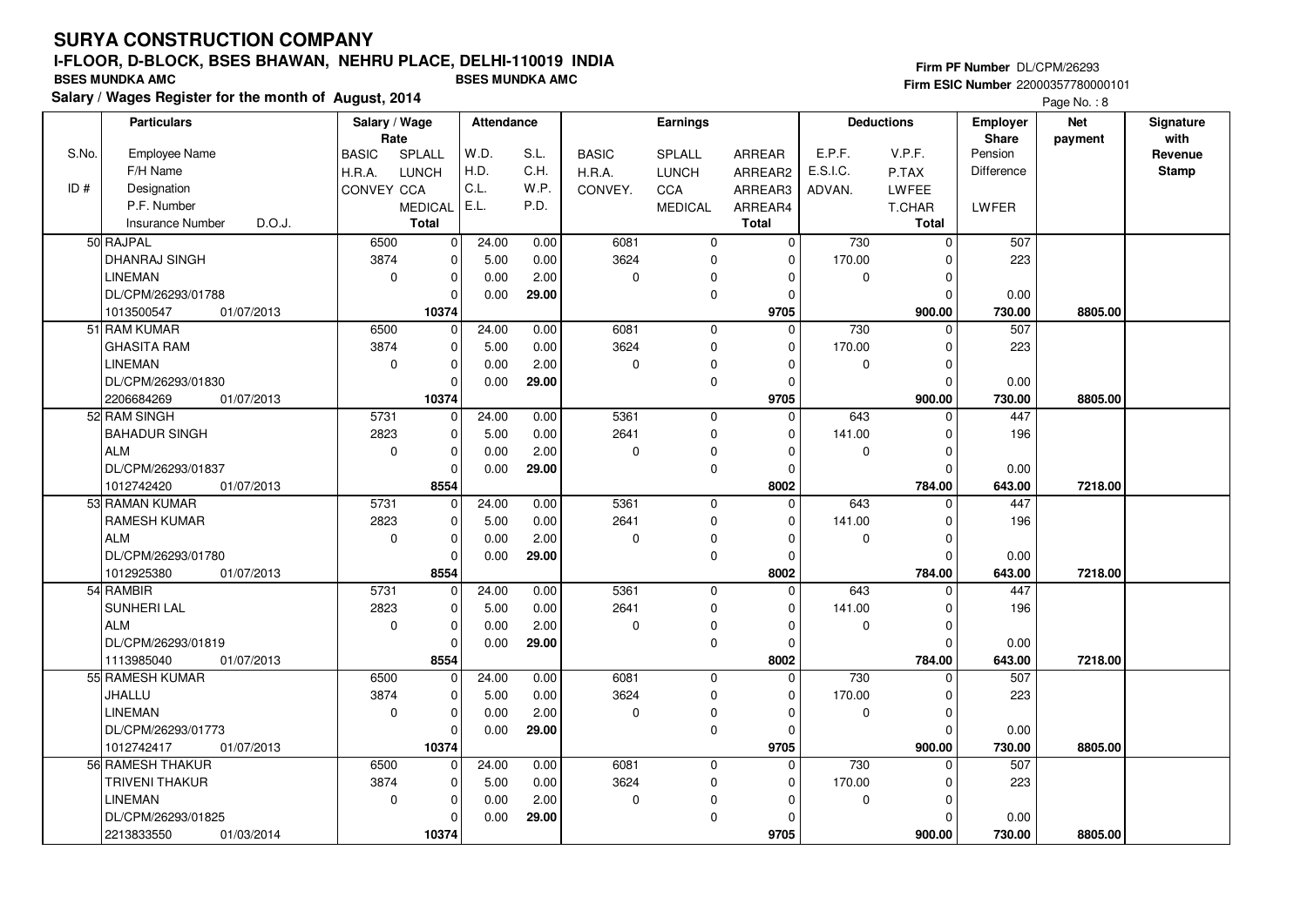#### **Firm PF Number** DL/CPM/26293 **Firm ESIC Number** 22000357780000101

|       | <b>Particulars</b>                | Salary / Wage        |                | <b>Attendance</b> |       |              | <b>Earnings</b> |                |              | <b>Deductions</b> | <b>Employer</b>   | <b>Net</b> | Signature<br>with |
|-------|-----------------------------------|----------------------|----------------|-------------------|-------|--------------|-----------------|----------------|--------------|-------------------|-------------------|------------|-------------------|
| S.No. | <b>Employee Name</b>              | Rate<br><b>BASIC</b> | SPLALL         | W.D.              | S.L.  | <b>BASIC</b> | SPLALL          | <b>ARREAR</b>  | E.P.F.       | V.P.F.            | Share<br>Pension  | payment    | Revenue           |
|       | F/H Name                          | H.R.A.               | <b>LUNCH</b>   | H.D.              | C.H.  | H.R.A.       | <b>LUNCH</b>    | ARREAR2        | E.S.I.C.     | P.TAX             | <b>Difference</b> |            | <b>Stamp</b>      |
| ID#   | Designation                       | <b>CONVEY CCA</b>    |                | C.L.              | W.P.  | CONVEY.      | <b>CCA</b>      | ARREAR3        | ADVAN.       | LWFEE             |                   |            |                   |
|       | P.F. Number                       |                      | <b>MEDICAL</b> | E.L.              | P.D.  |              | <b>MEDICAL</b>  | ARREAR4        |              | T.CHAR            | <b>LWFER</b>      |            |                   |
|       | D.O.J.<br><b>Insurance Number</b> |                      | Total          |                   |       |              |                 | <b>Total</b>   |              | <b>Total</b>      |                   |            |                   |
|       | 57 RATAN ROY                      | 6500                 | 0              | 24.00             | 0.00  | 6081         | $\mathbf 0$     | $\mathbf 0$    | 730          | $\mathbf 0$       | 507               |            |                   |
|       | <b>MUKTI NATH ROY</b>             | 3874                 | $\mathbf 0$    | 5.00              | 0.00  | 3624         | $\mathbf 0$     | $\Omega$       | 170.00       | $\Omega$          | 223               |            |                   |
|       | <b>LINEMAN</b>                    | $\mathbf 0$          | $\mathbf 0$    | 0.00              | 2.00  | 0            | $\mathbf 0$     | $\mathbf 0$    | $\mathbf 0$  | $\Omega$          |                   |            |                   |
|       | DL/CPM/26293/01866                |                      | 0              | 0.00              | 29.00 |              | $\mathbf 0$     | 0              |              | $\Omega$          | 0.00              |            |                   |
|       | 1013034868<br>02/12/2013          |                      | 10374          |                   |       |              |                 | 9705           |              | 900.00            | 730.00            | 8805.00    |                   |
|       | 58 REMENDRA                       | 6500                 | $\mathbf 0$    | 24.00             | 0.00  | 6081         | $\mathbf 0$     | $\Omega$       | 730          | $\Omega$          | 507               |            |                   |
|       | CHANDRA                           | 3874                 | 0              | 5.00              | 0.00  | 3624         | $\mathbf 0$     | 0              | 170.00       | $\Omega$          | 223               |            |                   |
|       | <b>LINEMAN</b>                    | $\mathbf 0$          | $\mathbf 0$    | 0.00              | 2.00  | 0            | $\Omega$        | $\mathbf 0$    | $\mathbf 0$  | $\Omega$          |                   |            |                   |
|       | DL/CPM/26293/01843                |                      | $\mathbf 0$    | 0.00              | 29.00 |              | $\mathbf 0$     | $\mathbf 0$    |              | $\Omega$          | 0.00              |            |                   |
|       | 2213845656<br>01/08/2013          |                      | 10374          |                   |       |              |                 | 9705           |              | 900.00            | 730.00            | 8805.00    |                   |
|       | 59 SANJAY YADAV                   | 5731                 | $\mathbf 0$    | 24.00             | 0.00  | 5361         | $\mathbf 0$     | $\Omega$       | 643          | $\Omega$          | 447               |            |                   |
|       | <b>BALCHAND YADAV</b>             | 2823                 | 0              | 5.00              | 0.00  | 2641         | $\mathbf 0$     | 0              | 141.00       | $\mathbf 0$       | 196               |            |                   |
|       | ALM                               | $\mathbf 0$          | 0              | 0.00              | 2.00  | 0            | $\Omega$        | $\Omega$       | 0            | $\Omega$          |                   |            |                   |
|       | DL/CPM/26293/01802                |                      | $\mathbf 0$    | 0.00              | 29.00 |              | $\mathbf 0$     | $\Omega$       |              | $\Omega$          | 0.00              |            |                   |
|       | 2213632664<br>01/07/2013          |                      | 8554           |                   |       |              |                 | 8002           |              | 784.00            | 643.00            | 7218.00    |                   |
|       | 60 SARWAN KUMAR                   | 5731                 | $\mathbf 0$    | 24.00             | 0.00  | 5361         | $\overline{0}$  | $\overline{0}$ | 643          | $\Omega$          | 447               |            |                   |
|       | <b>RAJENDER SINGH</b>             | 2823                 | $\mathbf 0$    | 5.00              | 0.00  | 2641         | $\mathbf 0$     | $\mathbf 0$    | 141.00       | $\Omega$          | 196               |            |                   |
|       | <b>ALM</b>                        | 0                    | 0              | 0.00              | 2.00  | 0            | $\mathbf 0$     | $\Omega$       | 0            | $\Omega$          |                   |            |                   |
|       | DL/CPM/26293/01829                |                      | $\Omega$       | 0.00              | 29.00 |              | $\mathbf 0$     | $\Omega$       |              | $\Omega$          | 0.00              |            |                   |
|       | 2213833563<br>01/07/2013          |                      | 8554           |                   |       |              |                 | 8002           |              | 784.00            | 643.00            | 7218.00    |                   |
|       | 61 SATENDRA SINGH                 | 5731                 | $\mathbf 0$    | 24.00             | 0.00  | 5361         | $\mathbf 0$     | $\mathbf 0$    | 643          | $\mathbf 0$       | 447               |            |                   |
|       | <b>JAI CHAND SINGH</b>            | 2823                 | $\mathbf 0$    | 5.00              | 0.00  | 2641         | $\mathbf 0$     | $\Omega$       | 141.00       | $\Omega$          | 196               |            |                   |
|       | <b>ALM</b>                        | $\mathbf 0$          | $\mathbf 0$    | 0.00              | 2.00  | 0            | $\mathbf 0$     | $\Omega$       | $\mathbf{0}$ | $\mathbf 0$       |                   |            |                   |
|       | DL/CPM/26293/01822                |                      | 0              | 0.00              | 29.00 |              | $\mathbf 0$     | 0              |              | $\Omega$          | 0.00              |            |                   |
|       | 1012742427<br>01/07/2013          |                      | 8554           |                   |       |              |                 | 8002           |              | 784.00            | 643.00            | 7218.00    |                   |
|       | 62 SATYA NARAIN SINGH             | 6500                 | $\mathbf 0$    | 24.00             | 0.00  | 6081         | $\mathbf 0$     | $\Omega$       | 730          | $\Omega$          | 507               |            |                   |
|       | <b>RAVINDER SINGH</b>             | 3874                 | 0              | 5.00              | 0.00  | 3624         | $\mathbf 0$     | $\Omega$       | 170.00       | $\mathbf 0$       | 223               |            |                   |
|       | <b>LINEMAN</b>                    | $\mathbf 0$          | $\mathbf 0$    | 0.00              | 2.00  | 0            | $\mathbf 0$     | $\Omega$       | $\mathbf 0$  | $\Omega$          |                   |            |                   |
|       | DL/CPM/26293/01774                |                      | $\mathbf 0$    | 0.00              | 29.00 |              | $\mathbf 0$     | $\mathbf 0$    |              | $\Omega$          | 0.00              |            |                   |
|       | 1012742428<br>01/07/2013          |                      | 10374          |                   |       |              |                 | 9705           |              | 900.00            | 730.00            | 8805.00    |                   |
|       | 63 SHAMBHU SINGH                  | 6500                 | $\mathbf 0$    | 26.00             | 0.00  | 6500         | $\mathbf 0$     | $\Omega$       | 780          | $\Omega$          | 541               |            |                   |
|       | LT ARJUN PRASAD SINGH             | 3874                 | $\mathbf 0$    | 5.00              | 0.00  | 3874         | $\mathbf 0$     | 0              | 182.00       | $\Omega$          | 239               |            |                   |
|       | <b>FITTER</b>                     | $\mathbf 0$          | 0              | 0.00              | 0.00  | 0            | 0               | $\Omega$       | $\Omega$     | $\Omega$          |                   |            |                   |
|       | DL/CPM/26293/01761                |                      | $\mathbf{0}$   | 0.00              | 31.00 |              | $\mathbf 0$     | $\Omega$       |              | $\Omega$          | 0.00              |            |                   |
|       | 1010079152<br>01/07/2013          |                      | 10374          |                   |       |              |                 | 10374          |              | 962.00            | 780.00            | 9412.00    |                   |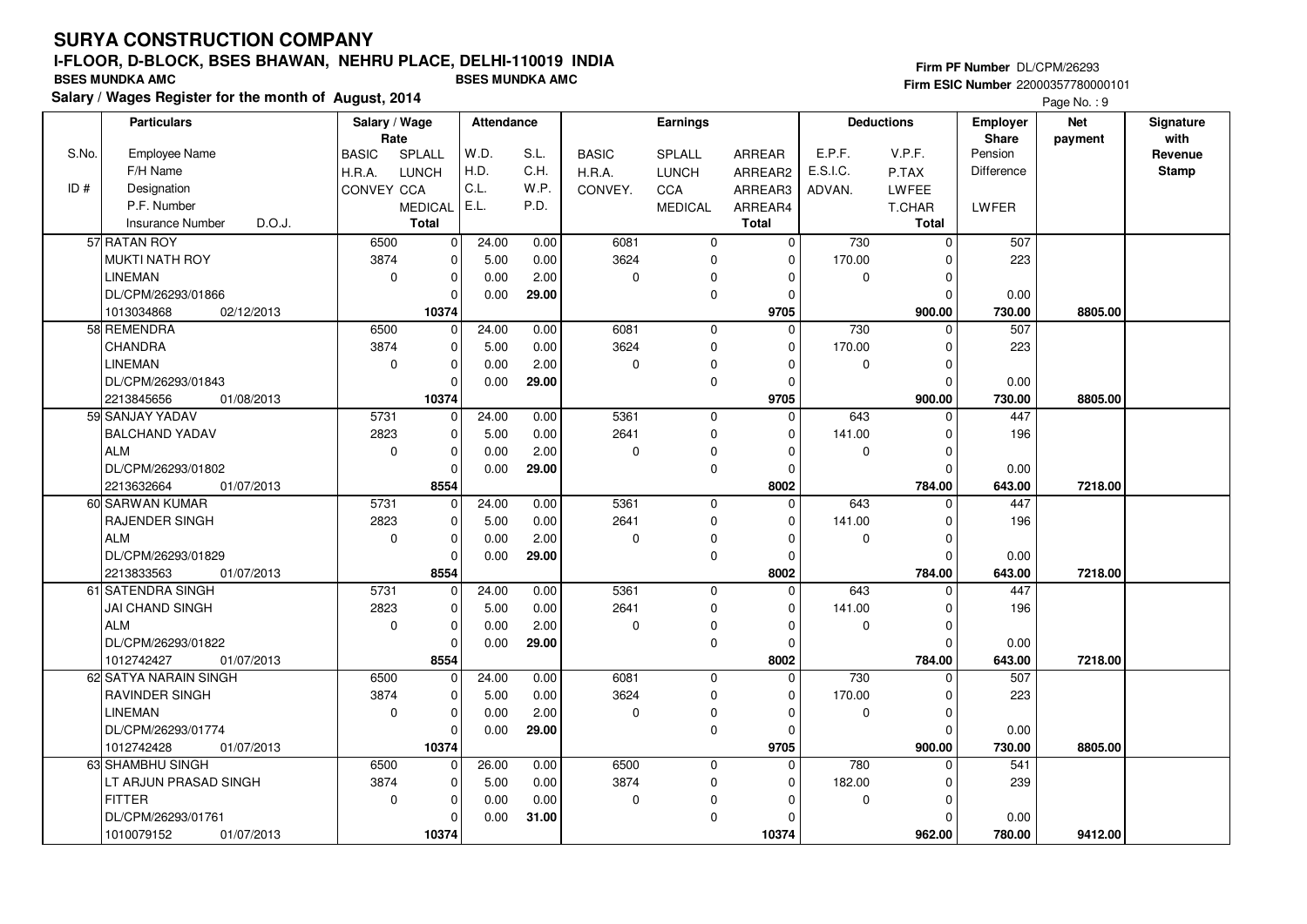#### **Firm PF Number** DL/CPM/26293 **Firm ESIC Number** 22000357780000101

|       | <b>Particulars</b>                | Salary / Wage |                | <b>Attendance</b> |       |              | Earnings       |              |             | <b>Deductions</b> | Employer   | <b>Net</b> | Signature    |
|-------|-----------------------------------|---------------|----------------|-------------------|-------|--------------|----------------|--------------|-------------|-------------------|------------|------------|--------------|
|       |                                   | Rate          |                |                   |       |              |                |              |             |                   | Share      | payment    | with         |
| S.No. | Employee Name                     | <b>BASIC</b>  | SPLALL         | W.D.              | S.L.  | <b>BASIC</b> | <b>SPLALL</b>  | ARREAR       | E.P.F.      | V.P.F.            | Pension    |            | Revenue      |
|       | F/H Name                          | H.R.A.        | <b>LUNCH</b>   | H.D.              | C.H.  | H.R.A.       | <b>LUNCH</b>   | ARREAR2      | E.S.I.C.    | P.TAX             | Difference |            | <b>Stamp</b> |
| ID#   | Designation                       | CONVEY CCA    |                | C.L.              | W.P.  | CONVEY.      | CCA            | ARREAR3      | ADVAN.      | <b>LWFEE</b>      |            |            |              |
|       | P.F. Number                       |               | <b>MEDICAL</b> | E.L.              | P.D.  |              | <b>MEDICAL</b> | ARREAR4      |             | T.CHAR            | LWFER      |            |              |
|       | D.O.J.<br><b>Insurance Number</b> |               | <b>Total</b>   |                   |       |              |                | <b>Total</b> |             | <b>Total</b>      |            |            |              |
|       | 64 SHANKAR SINGH                  | 6500          | 0              | 24.00             | 0.00  | 6081         | $\mathbf 0$    | $\Omega$     | 730         | $\mathbf 0$       | 507        |            |              |
|       | <b>KHARTAR SINGH</b>              | 3874          | 0              | 5.00              | 0.00  | 3624         | $\mathbf 0$    | $\Omega$     | 170.00      | $\mathbf 0$       | 223        |            |              |
|       | <b>LINEMAN</b>                    | $\mathbf 0$   | $\mathbf 0$    | 0.00              | 2.00  | $\mathbf 0$  | $\mathbf 0$    | $\Omega$     | $\mathbf 0$ | $\mathbf 0$       |            |            |              |
|       | DL/CPM/26293/01805                |               | 0              | 0.00              | 29.00 |              | 0              | $\Omega$     |             | $\mathbf 0$       | 0.00       |            |              |
|       | 2213832584<br>01/07/2013          |               | 10374          |                   |       |              |                | 9705         |             | 900.00            | 730.00     | 8805.00    |              |
|       | 65 SHASHANK SHEKHAR               | 5731          | $\mathbf 0$    | 24.00             | 0.00  | 5361         | $\Omega$       | $\Omega$     | 643         | $\mathbf 0$       | 447        |            |              |
|       | <b>SITA RAM MANDAL</b>            | 2823          | $\mathbf 0$    | 5.00              | 0.00  | 2641         | 0              | $\Omega$     | 141.00      | $\mathbf 0$       | 196        |            |              |
|       | <b>ALM</b>                        | $\mathbf 0$   | 0              | 0.00              | 2.00  | $\mathbf 0$  | $\Omega$       | $\Omega$     | 0           | $\mathbf 0$       |            |            |              |
|       | DL/CPM/26293/01845                |               | $\mathbf 0$    | 0.00              | 29.00 |              | $\pmb{0}$      | $\Omega$     |             | $\mathbf 0$       | 0.00       |            |              |
|       | 1012742429<br>01/08/2013          |               | 8554           |                   |       |              |                | 8002         |             | 784.00            | 643.00     | 7218.00    |              |
|       | 66 SHIV KUMAR                     | 5731          | $\mathbf 0$    | 24.00             | 0.00  | 5361         | $\mathbf 0$    | $\Omega$     | 643         | $\mathbf 0$       | 447        |            |              |
|       | <b>CHALITRA LAL</b>               | 2823          | $\mathbf 0$    | 5.00              | 0.00  | 2641         | 0              | $\Omega$     | 141.00      | $\mathbf 0$       | 196        |            |              |
|       | <b>ALM</b>                        | $\mathbf 0$   | 0              | 0.00              | 2.00  | $\mathbf 0$  | $\mathbf 0$    | $\Omega$     | $\mathbf 0$ | $\mathbf 0$       |            |            |              |
|       | DL/CPM/26293/01775                |               | $\Omega$       | 0.00              | 29.00 |              | 0              | $\Omega$     |             | $\Omega$          | 0.00       |            |              |
|       | 1012742430<br>01/07/2013          |               | 8554           |                   |       |              |                | 8002         |             | 784.00            | 643.00     | 7218.00    |              |
|       | 67 SHYAM SUNDER                   | 6500          | $\mathbf 0$    | 24.00             | 0.00  | 6081         | $\mathbf 0$    | $\Omega$     | 730         | $\mathbf 0$       | 507        |            |              |
|       | RAM NATH SHARMA                   | 3874          | 0              | 5.00              | 0.00  | 3624         | $\mathbf 0$    | $\mathbf 0$  | 170.00      | $\mathbf 0$       | 223        |            |              |
|       | <b>LINEMAN</b>                    | $\mathbf 0$   | 0              | 0.00              | 2.00  | $\mathbf 0$  | 0              | $\Omega$     | $\mathbf 0$ | $\mathbf 0$       |            |            |              |
|       | DL/CPM/26293/01847                |               | $\mathbf{0}$   | 0.00              | 29.00 |              | $\mathbf 0$    | $\Omega$     |             | $\mathbf 0$       | 0.00       |            |              |
|       | 2213857503<br>02/09/2013          |               | 10374          |                   |       |              |                | 9705         |             | 900.00            | 730.00     | 8805.00    |              |
|       | 68 SITARAM SINGH                  | 6500          | 0              | 24.00             | 0.00  | 6081         | $\mathbf 0$    | $\Omega$     | 730         | $\mathbf 0$       | 507        |            |              |
|       | <b>MISARI SINGH</b>               | 3874          | 0              | 5.00              | 0.00  | 3624         | $\mathbf 0$    | $\Omega$     | 170.00      | $\mathbf 0$       | 223        |            |              |
|       | <b>LINEMAN</b>                    | $\mathbf 0$   | 0              | 0.00              | 2.00  | $\Omega$     | 0              | $\Omega$     | $\mathbf 0$ | $\mathbf 0$       |            |            |              |
|       | DL/CPM/26293/01842                |               | 0              | 0.00              | 29.00 |              | 0              | $\Omega$     |             | $\mathbf 0$       | 0.00       |            |              |
|       | 2213840987<br>16/07/2013          |               | 10374          |                   |       |              |                | 9705         |             | 900.00            | 730.00     | 8805.00    |              |
|       | 69 SUDHIR                         | 5731          | 0              | 24.00             | 0.00  | 5361         | $\mathbf 0$    | $\Omega$     | 643         | $\mathbf 0$       | 447        |            |              |
|       | <b>MAHESH SINGH</b>               | 2823          | $\mathbf 0$    | 5.00              | 0.00  | 2641         | $\mathbf 0$    | $\Omega$     | 141.00      | $\Omega$          | 196        |            |              |
|       | <b>ALM</b>                        | $\mathbf 0$   | $\mathbf 0$    | 0.00              | 2.00  | $\mathbf 0$  | 0              | $\Omega$     | $\mathbf 0$ | $\mathbf 0$       |            |            |              |
|       | DL/CPM/26293/01796                |               | $\mathbf 0$    | 0.00              | 29.00 |              | $\mathbf 0$    | $\Omega$     |             | $\mathbf 0$       | 0.00       |            |              |
|       | 1113973792<br>01/07/2013          |               | 8554           |                   |       |              |                | 8002         |             | 784.00            | 643.00     | 7218.00    |              |
|       | 70 SURESH KUMAR                   | 6500          | $\mathbf 0$    | 26.00             | 0.00  | 6500         | $\mathbf 0$    | $\Omega$     | 780         | $\Omega$          | 541        |            |              |
|       | <b>ROSHAN SINGH</b>               | 4810          | 0              | 5.00              | 0.00  | 4810         | $\mathbf 0$    | $\Omega$     | 198.00      | $\mathbf 0$       | 239        |            |              |
|       | <b>SUPERVISOR</b>                 | $\mathbf 0$   | 0              | 0.00              | 0.00  | 0            | $\Omega$       | $\Omega$     | 0           | 0                 |            |            |              |
|       | DL/CPM/26293/01776                |               | 0              | 0.00              | 31.00 |              | $\Omega$       | $\Omega$     |             | $\mathbf 0$       | 0.00       |            |              |
|       | 1012742436<br>01/07/2013          |               | 11310          |                   |       |              |                | 11310        |             | 978.00            | 780.00     | 10332.00   |              |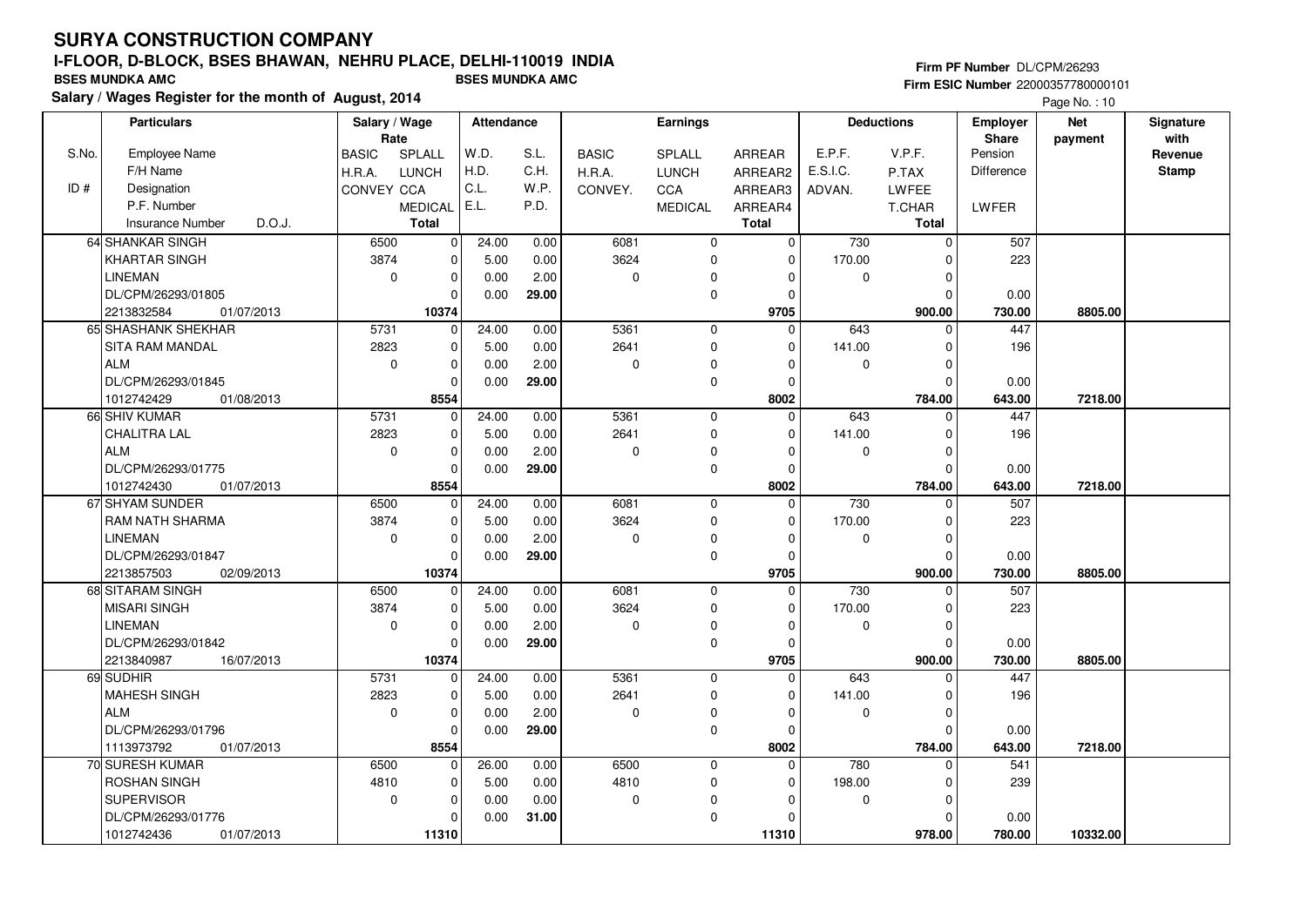# **SURYA CONSTRUCTION COMPANYI-FLOOR, D-BLOCK, BSES BHAWAN, NEHRU PLACE, DELHI-110019 INDIA**

**Salary / Wages Register for the month of August, 2014 BSES MUNDKA AMC BSES MUNDKA AMC**

#### **Firm PF Number** DL/CPM/26293 **Firm ESIC Number** 22000357780000101

|       | <b>Particulars</b>         | Salary / Wage        |                | Attendance |       |              | Earnings       |               |             | <b>Deductions</b> | <b>Employer</b>         | <b>Net</b> | Signature<br>with |
|-------|----------------------------|----------------------|----------------|------------|-------|--------------|----------------|---------------|-------------|-------------------|-------------------------|------------|-------------------|
| S.No. | Employee Name              | Rate<br><b>BASIC</b> | SPLALL         | W.D.       | S.L.  | <b>BASIC</b> | SPLALL         | <b>ARREAR</b> | E.P.F.      | V.P.F.            | <b>Share</b><br>Pension | payment    | Revenue           |
|       | F/H Name                   | H.R.A.               | <b>LUNCH</b>   | H.D.       | C.H.  | H.R.A.       | <b>LUNCH</b>   | ARREAR2       | E.S.I.C.    | P.TAX             | Difference              |            | <b>Stamp</b>      |
| ID#   | Designation                | CONVEY CCA           |                | C.L.       | W.P.  | CONVEY.      | CCA            | ARREAR3       | ADVAN.      | LWFEE             |                         |            |                   |
|       | P.F. Number                |                      | <b>MEDICAL</b> | E.L.       | P.D.  |              | <b>MEDICAL</b> | ARREAR4       |             | T.CHAR            | LWFER                   |            |                   |
|       | Insurance Number<br>D.O.J. |                      | <b>Total</b>   |            |       |              |                | Total         |             | <b>Total</b>      |                         |            |                   |
|       | 71 SURESH KUMAR            | 5731                 | $\mathbf 0$    | 24.00      | 0.00  | 5361         | $\mathbf 0$    | $\mathbf 0$   | 643         | $\mathbf 0$       | 447                     |            |                   |
|       | <b>MUNNE SINGH</b>         | 2823                 | $\mathbf 0$    | 5.00       | 0.00  | 2641         | 0              | $\mathbf 0$   | 141.00      | $\mathbf 0$       | 196                     |            |                   |
|       | <b>ALM</b>                 | $\mathbf 0$          | 0              | 0.00       | 2.00  | $\mathbf 0$  | 0              | $\Omega$      | $\mathbf 0$ | $\mathbf 0$       |                         |            |                   |
|       | DL/CPM/26293/01777         |                      | $\mathbf 0$    | 0.00       | 29.00 |              | $\mathbf 0$    | $\Omega$      |             | $\Omega$          | 0.00                    |            |                   |
|       | 1012742437<br>01/07/2013   |                      | 8554           |            |       |              |                | 8002          |             | 784.00            | 643.00                  | 7218.00    |                   |
|       | 72 UDAY KUMAR SINGH        | 6500                 | $\mathbf{0}$   | 24.00      | 0.00  | 6081         | $\mathbf 0$    | $\Omega$      | 730         | $\mathbf 0$       | 507                     |            |                   |
|       | <b>VINAY SINGH</b>         | 3874                 | $\mathbf 0$    | 5.00       | 0.00  | 3624         | $\mathbf 0$    | $\mathbf 0$   | 170.00      | $\mathbf 0$       | 223                     |            |                   |
|       | <b>LINEMAN</b>             | $\mathbf 0$          | 0              | 0.00       | 2.00  | 0            | 0              | $\Omega$      | 0           | $\mathbf 0$       |                         |            |                   |
|       | DL/CPM/26293/01781         |                      | 0              | 0.00       | 29.00 |              | $\mathbf 0$    | $\Omega$      |             | $\mathbf 0$       | 0.00                    |            |                   |
|       | 1012925394<br>01/07/2013   |                      | 10374          |            |       |              |                | 9705          |             | 900.00            | 730.00                  | 8805.00    |                   |
|       | 73 UMESH MANJHI            | 6500                 | $\mathbf{0}$   | 24.00      | 0.00  | 6081         | $\mathbf 0$    | $\mathbf 0$   | 730         | 0                 | 507                     |            |                   |
|       | <b>SOMAI MANJHI</b>        | 3874                 | 0              | 5.00       | 0.00  | 3624         | $\mathbf 0$    | $\Omega$      | 170.00      | $\mathbf 0$       | 223                     |            |                   |
|       | <b>LINEMAN</b>             | $\mathbf 0$          | 0              | 0.00       | 2.00  | $\Omega$     | 0              | $\Omega$      | $\mathbf 0$ | $\mathbf 0$       |                         |            |                   |
|       | DL/CPM/26293/01799         |                      | $\Omega$       | 0.00       | 29.00 |              | 0              | $\Omega$      |             | $\Omega$          | 0.00                    |            |                   |
|       | 2212925397<br>01/07/2013   |                      | 10374          |            |       |              |                | 9705          |             | 900.00            | 730.00                  | 8805.00    |                   |
|       | 74 VINOD                   | 5731                 | 0              | 24.00      | 0.00  | 5361         | $\mathbf 0$    | $\Omega$      | 643         | 0                 | 447                     |            |                   |
|       | <b>ANANDI SINGH</b>        | 2823                 | $\mathbf{0}$   | 5.00       | 0.00  | 2641         | $\mathbf 0$    | $\Omega$      | 141.00      | $\Omega$          | 196                     |            |                   |
|       | <b>ALM</b>                 | $\mathbf 0$          | $\mathbf 0$    | 0.00       | 2.00  | 0            | 0              | $\Omega$      | $\mathbf 0$ | $\mathbf 0$       |                         |            |                   |
|       | DL/CPM/26293/01814         |                      | 0              | 0.00       | 29.00 |              | 0              | $\Omega$      |             | $\mathbf 0$       | 0.00                    |            |                   |
|       | 1012925400<br>01/07/2013   |                      | 8554           |            |       |              |                | 8002          |             | 784.00            | 643.00                  | 7218.00    |                   |
|       | 75 VIRENDER KUMAR PAL      | 6500                 | $\overline{0}$ | 0.00       | 0.00  | 0            | $\mathbf 0$    | $\Omega$      | $\mathbf 0$ | $\Omega$          | 0                       |            |                   |
|       | <b>RAM KUMAR PAL</b>       | 3874                 | 0              | 0.00       | 0.00  | 0            | $\pmb{0}$      | O             | 0.00        | $\mathbf 0$       | $\Omega$                |            |                   |
|       | <b>LINEMAN</b>             | $\mathbf 0$          | $\overline{0}$ | 0.00       | 31.00 | 0            | $\Omega$       | $\Omega$      | $\mathbf 0$ | $\mathbf 0$       |                         |            |                   |
|       | DL/CPM/26293/01782         |                      | $\mathbf 0$    | 0.00       | 0.00  |              | 0              | $\mathbf 0$   |             | $\mathbf 0$       | 0.00                    |            |                   |
|       | 1012925401<br>01/07/2013   |                      | 10374          |            |       |              |                | $\bf{0}$      |             | 0.00              | 0.00                    | 0.00       |                   |
|       | 76 YOGENDER                | 5731                 | $\overline{0}$ | 24.00      | 0.00  | 5361         | $\mathbf 0$    | $\Omega$      | 643         | $\Omega$          | 447                     |            |                   |
|       | <b>JAGDISH</b>             | 2823                 | $\mathbf 0$    | 5.00       | 0.00  | 2641         | $\mathbf 0$    | $\Omega$      | 141.00      | $\mathbf 0$       | 196                     |            |                   |
|       | <b>ALM</b>                 | $\mathbf 0$          | $\mathbf{0}$   | 0.00       | 2.00  | $\mathbf 0$  | $\mathbf 0$    | $\Omega$      | $\mathbf 0$ | $\mathbf 0$       |                         |            |                   |
|       | DL/CPM/26293/01804         |                      | $\mathbf 0$    | 0.00       | 29.00 |              | $\mathbf 0$    | $\Omega$      |             | $\mathbf 0$       | 0.00                    |            |                   |
|       | 2213832579<br>01/07/2013   |                      | 8554           |            |       |              |                | 8002          |             | 784.00            | 643.00                  | 7218.00    |                   |
|       | 77 YOGENDER KUMAR SINGH    | 6500                 | 0              | 26.00      | 0.00  | 6500         | $\mathbf 0$    | $\Omega$      | 780         | $\mathbf 0$       | 541                     |            |                   |
|       | LT HARI SINGH              | 4810                 | $\mathbf 0$    | 5.00       | 0.00  | 4810         | 0              | $\mathbf 0$   | 198.00      | $\mathbf 0$       | 239                     |            |                   |
|       | <b>SUPERVISOR</b>          | $\mathbf 0$          | $\pmb{0}$      | 0.00       | 0.00  | 0            | $\Omega$       | $\Omega$      | $\mathbf 0$ | 0                 |                         |            |                   |
|       | DL/CPM/26293/01800         |                      | 0              | 0.00       | 31.00 |              | $\mathbf 0$    | $\Omega$      |             | $\mathbf 0$       | 0.00                    |            |                   |
|       | 2212925402<br>01/07/2013   |                      | 11310          |            |       |              |                | 11310         |             | 978.00            | 780.00                  | 10332.00   |                   |